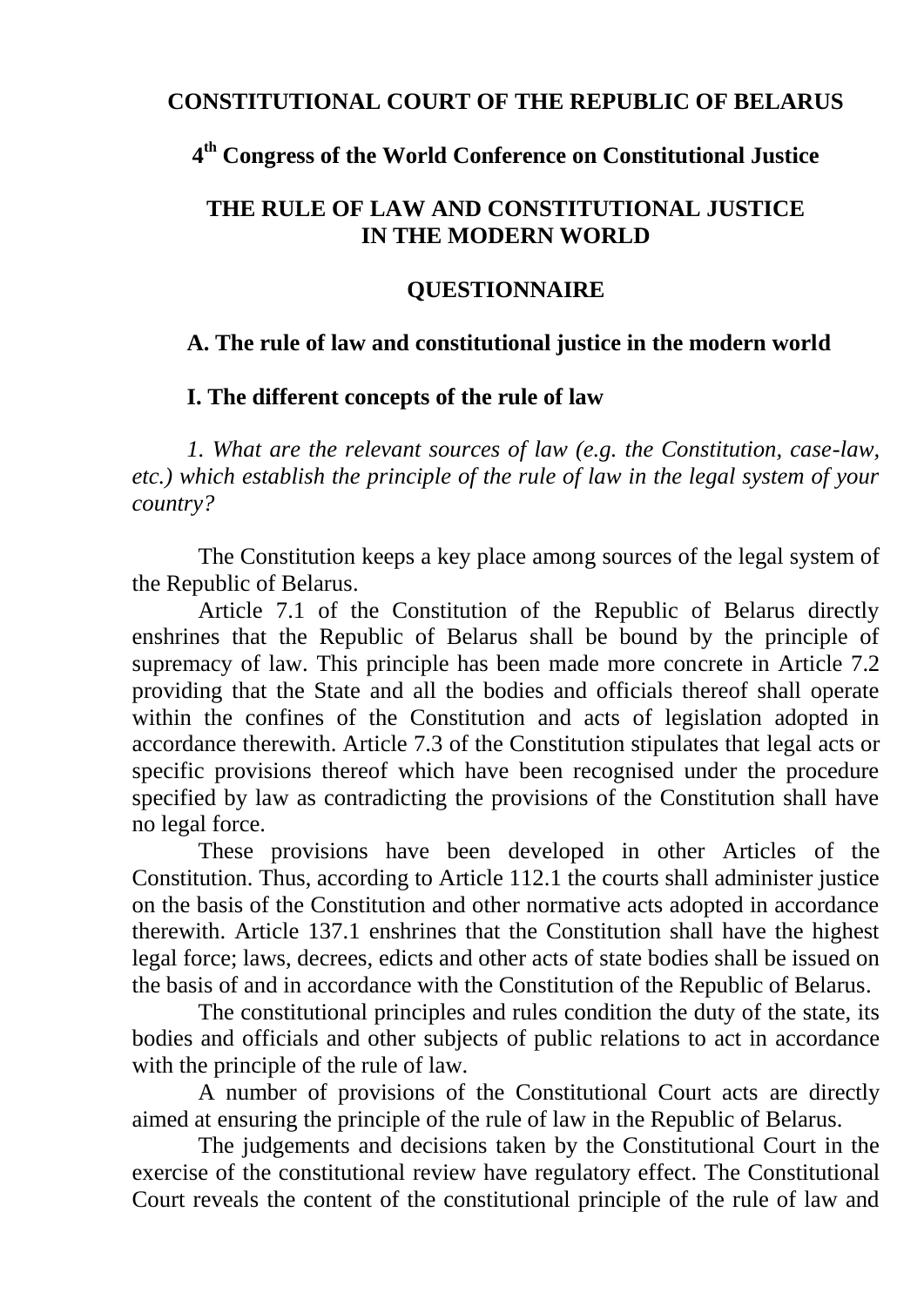justifies the need to comply therewith in the rule-making and application of law for the purpose of implementation and protection of constitutional values such as democracy, human rights and freedoms, justice and equality.

*2. How is the principle of the rule of law interpreted in your country? Are there different concepts of the rule of law: formal, substantive or other?*

The principle of the rule of law, enshrined at the constitutional level, is recognised in the Republic of Belarus as one of the most important factors of constitutionalism. This principle is understood as a set of components that determine the construction and functioning of the legal system of the Republic of Belarus on the basis of the supremacy of the Constitution, strengthening of the constitutional legality and constitutional democracy, respect for human rights and freedoms while ensuring the balance of interests of the individual, society and state taking into account the constitutional values. This understanding, formulated also on the basis of the legal positions of the Constitutional Court, serves as the basis for the concept of the rule of law in the Republic of Belarus. This concept is formal and effective for state bodies, officials, civil society, individuals and all other subjects of constitutional and legal relations.

It should be noted that there are no other concepts of the rule of law in the Republic of Belarus.

The Constitutional Court, which is directly entrusted with tasks of protecting the constitutional order of the Republic of Belarus, the constitutionally guaranteed human rights and freedoms, ensuring the supremacy of the Constitution and its direct effect on the territory of the Republic of Belarus, conformity of normative legal acts of state bodies to the Constitution, strengthening of legality in rule-making and application of law, develops the concept of the rule of law by formulating its formal and substantial aspects. Taking into account the legal status of the Constitutional Court, its activities on the disclosure of meaning and specific content of the concept of the rule of law are aimed at ensuring a uniform understanding and implementation of the constitutional provisions in the legislation and application of law.

*3. Are there specific fields of law in which your Court ensures respect for the rule of law (e.g. criminal law, electoral law, etc.)?*

In accordance with Article 116 of the Constitution review of the constitutionality of normative acts in the State shall be exercised by the Constitutional Court of the Republic of Belarus. When exercising its powers on the constitutional review and checking the constitutionality of normative legal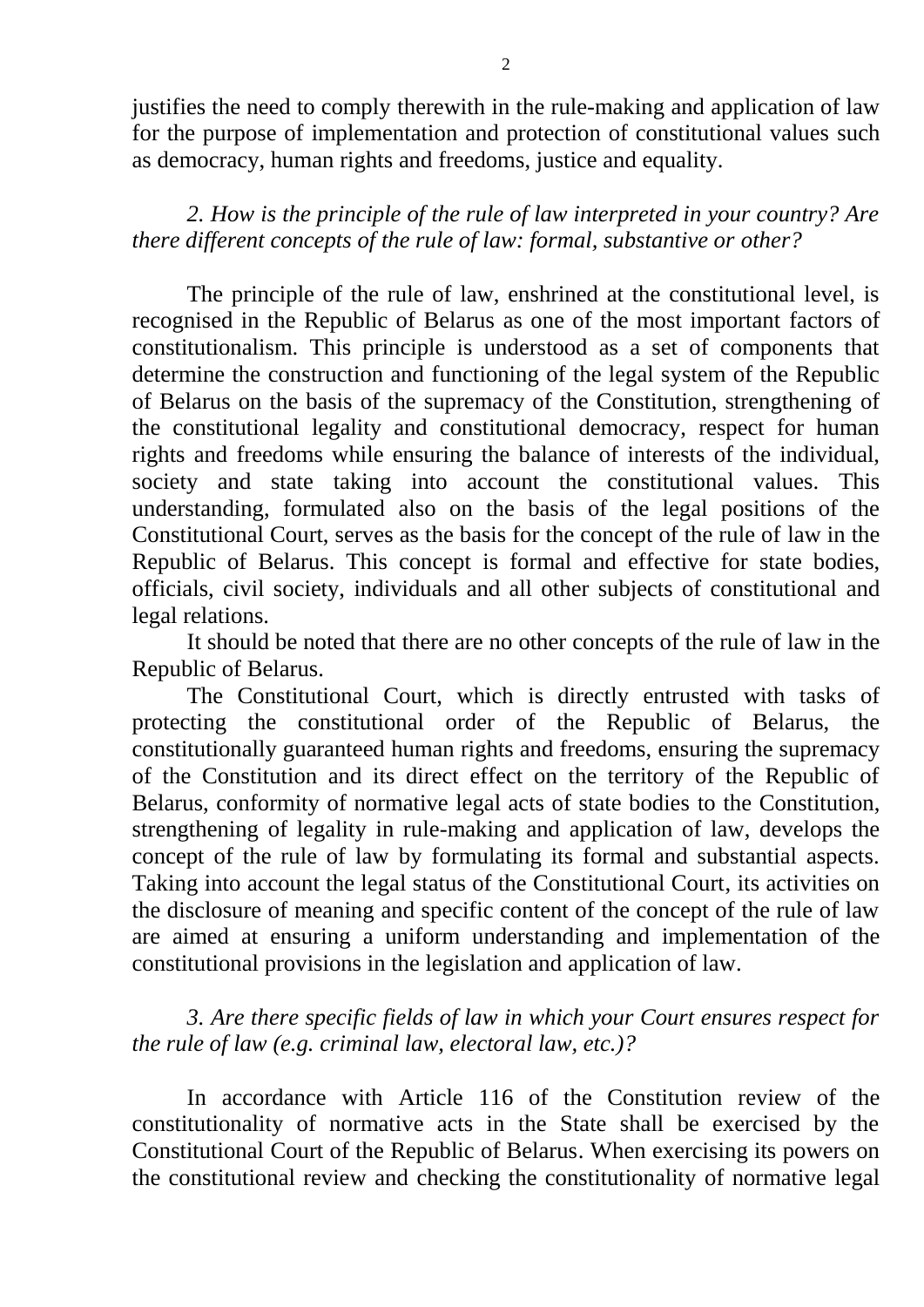acts the Constitutional Court grounds its legal positions proceeding from the principle of the rule of law.

The Constitutional Court considers cases involving legal relationship in various fields of law.

It should be noted that since 2008 in the exercise of the preliminary obligatory review the Constitutional Court has been vested with the power to check the constitutionality of all the laws passed by Parliament before their signing by the President, that is before the entry of these laws into force. In that way, starting from the mentioned period, all the laws passed by Parliament and applying to different fields of law have been subject to assessment on the their conformity to the Constitution, including their compliance with the principle of rule of law, by the Constitutional Court.

*4. Is there case-law on the content of the principle of the rule of law? What are the core elements of this principle according to the case-law? Please provide relevant examples from case-law.*

In the Republic of Belarus the content of the principle of the rule of law is revealed primarily in the constitutional case-law. When exercising the constitutional review the Constitutional Court grounds the multidimensional content of the principle of the rule of law and shows the way of its implementation in the law-making and application of law.

When analysing the constitutional case-law the Constitutional Court in the Message on Constitutional Legality in the Republic of Belarus in 2011 noted that the rule of law as the most important feature of a State based of the rule of law includes necessary components that are not only of formal but also of material value. These components are: legality, legal certainty, prohibition of arbitrariness, access to justice before independent and impartial courts, respect of human rights and equality of all before the law.

This interpretation of the rule of law by the Constitutional Court is consistent with international approaches to the understanding of the content of the principle of the rule of law.

Many decisions of the Constitutional Court contain references to the content of the principle of the rule of law.

4.1 Thus, assessing the constitutionality of alterations made to the Law "On Counteraction to Extremism" in the Decision of 12 April 2016 "On the Conformity of the Law of the Republic of Belarus "On Making Addenda and Alterations to Certain Laws of the Republic of Belarus" to the Constitution of the Republic of Belarus" the Constitutional Court noted that the judicial procedure for recognition of materials and organisations as extremist established by the Law excludes similar powers of other state bodies and officials and represents an additional guarantee for the protection of human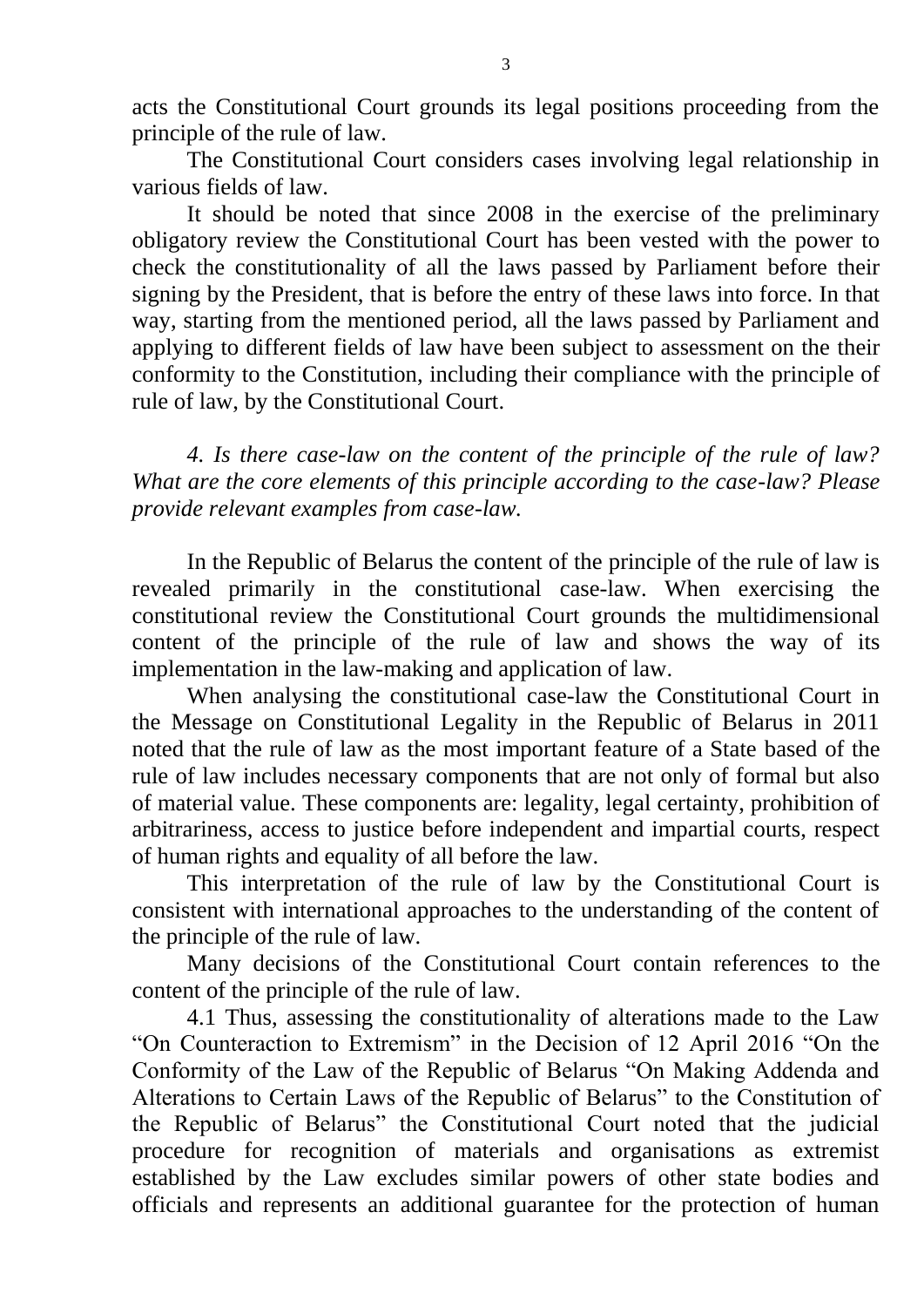rights and freedoms provided for in Article 60 of the Constitution. This procedure complies also with the relevant international legal standards in the field of justice (Articles 8 and 10 of the Universal Declaration of Human Rights, Article 14 of the International Covenant on Civil and Political Rights, Article 6 of the European Convention on Human Rights) under which democratic practices and the rule of law are ensured. The Constitutional Court drew attention of the courts of general jurisdiction to the need to ensure the rule of law and constitutional provisions guaranteeing fundamental rights and freedoms of individuals when state bodies and officials make decisions and deal with specific criminal cases on extremist crimes.

4.2 The Constitutional Court has repeatedly pointed out the need for respect of the principle of legal certainty in the rule-making, as the uncertainty of legal rules creates conditions for their violation in the application of law, and as a result opens up the possibility for arbitrariness, violations of the rights, freedoms and legitimate interests of individuals and organisations that is not consistent with the principle of the rule of law.

In the Decision of 9 July 2014 «On Legal Uncertainty in the Legal Regulation of Personal Identification when Granting a Pension by Labour, Employment and Social Protection Bodies» in order to ensure the proper exercise of the constitutional right to social security as well as the principle of social justice the Constitutional Court recognised it necessary to eliminate legal uncertainty in the legal regulation of personal identification when granting a pension by labour, employment and social protection bodies.

According to the Constitutional Court, when the principle of legal certainty is observed in rule-making it enables uniform and predictable application of law that increases citizens' confidence in the State (Decision of the Constitutional Court of 16 December 2015 "On the Conformity of the Law of the Republic of Belarus "On Making Alterations and Addenda to the Law of the Republic of Belarus "On the Citizenship of the Republic of Belarus" to the Constitution of the Republic of Belarus").

4.3 In the Decision of 16 October 2012 "On the Conformity of the Law of the Republic of Belarus "On Making Alterations and Addenda to the Tax Code of the Republic of Belarus" to the Constitution of the Republic of Belarus" the Constitutional Court assessed the provision added to the Tax Code on the right of the payer not to carry out unlawful decisions of tax authorities and demands of their officials taking into account the provisions of the said Code on the taxpayer's right to appeal against decisions of tax authorities, including against demands (orders) to eliminate violations, actions (inaction) of their officials, if the taxpayer believes that such decisions or actions (inaction) of officials have been adopted or made with violation of the rules established by the tax or another legislation or violate his rights.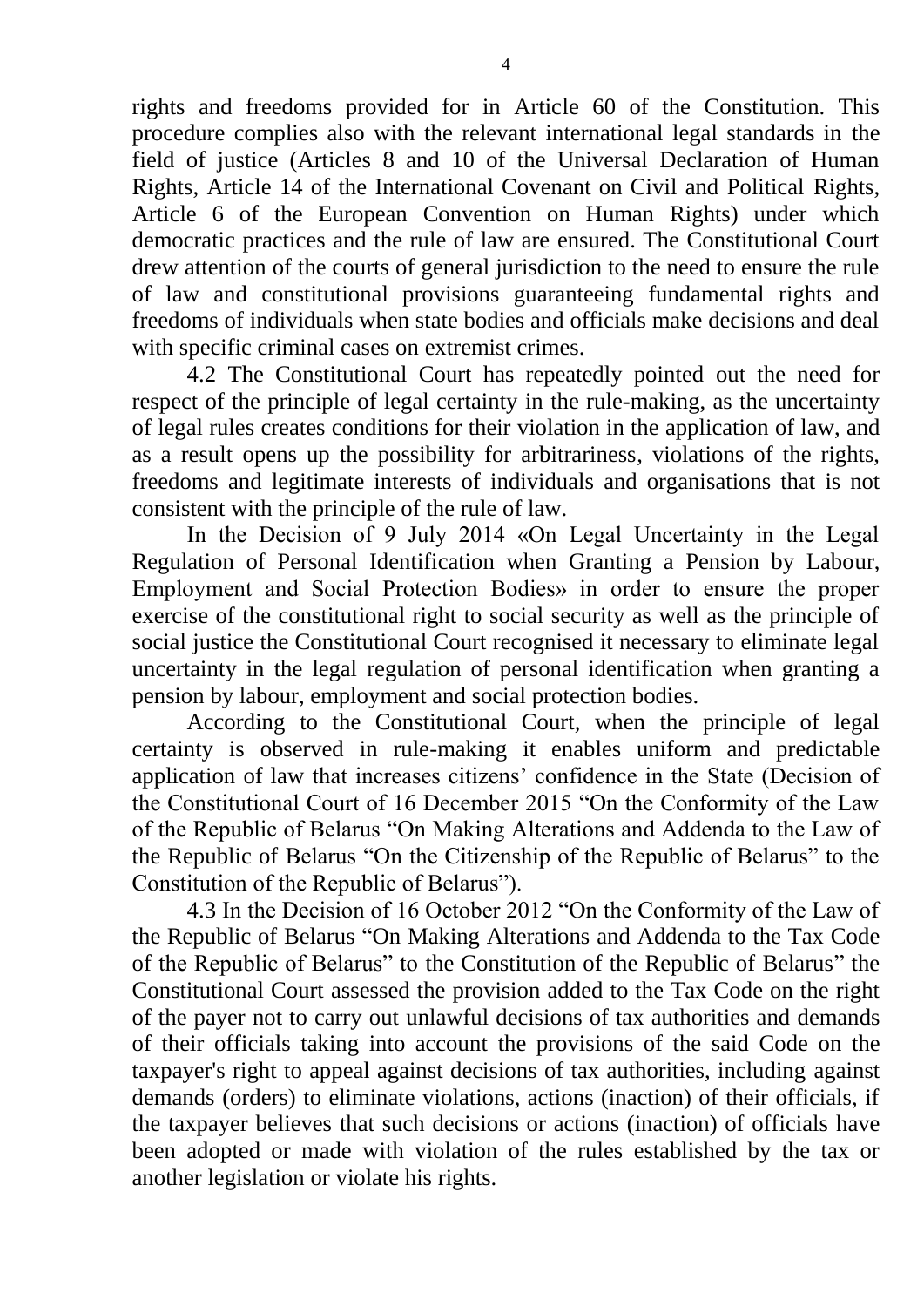The Constitutional Court pointed out that the these legislative provisions were aimed at protecting the rights of taxpayers, avoidance of arbitrariness on the part of state bodies (officials) as the most important components of the principle of the rule of law; if the tax authorities and their officials in the exercise of their powers have violated the rights and legitimate interests of individuals, these latter shall be entitled to exercise the constitutional right for resort to state bodies and to judicial protection by filing a corresponding complaint.

4.4 Analysing the provisions of Articles 34 and 38 of the Criminal Procedure Code of the Republic of Belarus on suspension of suspected persons from office by the relevant officials the Constitutional Court in its Decision of 29 April 2010 "On the Conformity of the Law of the Republic of Belarus "On Making Addenda and Alterations to the Criminal Procedure Code of the Republic of Belarus" to the Constitution of the Republic of Belarus" noted that the fact that the suspect does not have the right to appeal against such measure impedes the access to justice for this person and infringes his right to free choice of remedies.

Based on the provisions of Article 60 of the Constitution specifying that everyone shall be guaranteed protection of his rights and freedoms by a competent, independent and impartial court within the time limits specified by law and on the provisions of the Universal Declaration of Human Rights, the International Covenant on Civil and Political Rights on the right of everyone to effective restoration of rights by the competent national courts, the Constitutional court pointed out that when applying such a criminal and procedural measure as suspension of a suspect from office the latter should be enable to seize the court for protection of his rights.

4.5 In the Decision of 27 May 2015 "On Making Alterations and Addenda to Certain Laws of the Republic of Belarus" based on the constitutional principle of equality of all before the law (Article 22) the Constitutional Court assessed the provisions of Article 17 of the Law of the Republic of Belarus "On Auditing" which establishes the common auditing procedure for all commercial organisations providing for equal legal conditions for the activities of such organisations (including those created with the participation of foreign capital), that is aimed at ensuring equality for all persons (including foreigners) investing their funds in the economy of the Republic of Belarus.

The Constitutional Court noted that this legal regulation is aimed at compliance with the constitutional principles of the rule of law and equality of all before the law as well as at respect for the principle of equality of investors enshrined in Article 5.1.3 of the Law "On Investments". Such legal regulation is consistent with the rules of the Constitution according to which the State shall grant equal rights to all to conduct economic and other activities, except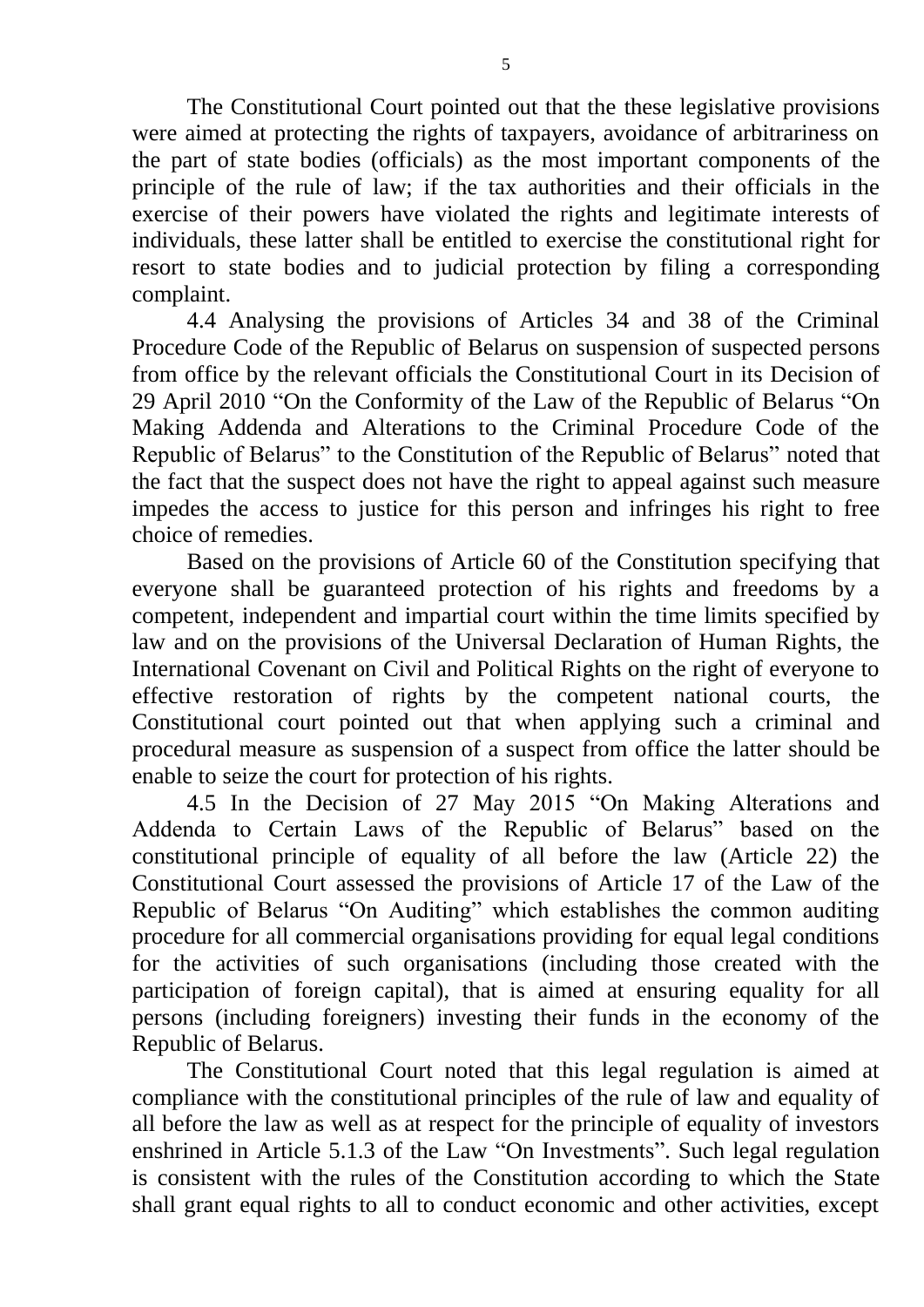for those prohibited by law, and guarantee equal protection and equal conditions for development of all forms of ownership; the State shall regulate economic activities in the interests of the individual and society (Articles 13.2 and 13.5)*.*

*5. Has the concept of the rule of law changed over time in case-law in your country? If so, please describe these changes referring to examples.*

Article 7 of the Constitution of the Republic of Belarus of 1994 (with changes and additions adopted at the republican referendum of 24 November 1996) stipulates that the Republic of Belarus shall be bound by the principle of supremacy of law. The content of this principle is revealed in other provisions of Article 7 of the Constitution as the main source of law in the Republic of Belarus.

The provisions of Article 116 of the Constitution stipulating that review of the constitutionality of normative acts in the State shall be exercised by the Constitutional Court of the Republic of Belarus and establishing that the normative acts or their particular provisions which have been found unconstitutional shall cease to be in force under the procedure determined by law are aimed at ensuring the exercise of the principle of the rule of law.

It should be noted that the constitutional and legal framework for the exercise of the principle of the rule of law in the activities of general courts is set forth by Article 112.1 of the Constitution which provides that the courts shall administer justice on the basis of the Constitution and other normative acts adopted in accordance therewith.

In the case-law in the Republic of Belarus the concept of the rule of law has been developed on the basis of the constitutional rules and international approaches to the understanding of the principle of the rule of law. At the same time this concept has been enriched by the new provisions including by means of acts of constitutional justice.

*6. Does international law have an impact on the interpretation of the principle of the rule of law in your country?*

Article 8 of the Constitution stipulates that the Republic of Belarus shall recognise the supremacy of the generally recognised principles of international law and shall ensure the compliance of laws therewith. On this basis the Republic of Belarus adheres to approaches to the interpretation of the principle of rule of law arising from the generally recognised principles of international law.

To this end at the national level the provisions on the role of the rule of law are taken into account. These provisions may be found in the resolutions of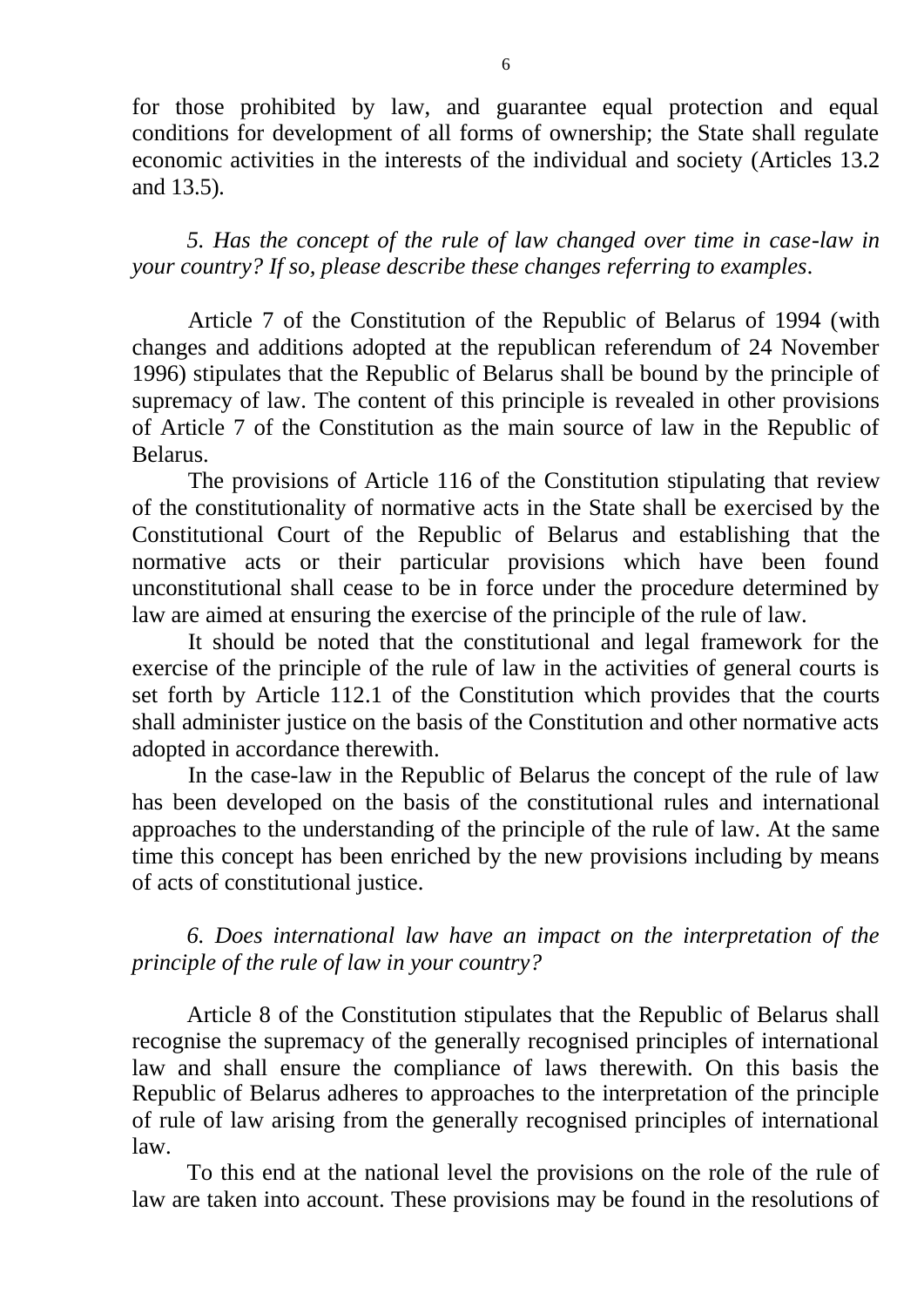the UN General Assembly "Declaration of the High-level Meeting of the General Assembly on the Rule of Law at the National and International Levels" of 24 September 2012 and "The rule of law at the national and international levels" of 14 December 2015, the reports of the UN Secretary-General "The rule of law and transitional justice in conflict and post-conflict societies" (2004), "Strengthening and coordinating United Nations rule of law activities" (2015), the Report on the rule of law adopted by the European Commission for democracy through Law (Venice Commission) (2011) and other international instruments.

According to the Resolution 69/123 of the UN General Assembly "The rule of law at the national and international levels" of 10 December 2014 the rule of law can not be achieved without respect for the fundamental principles of international law.

In the Report of the Secretary-General at the  $66<sup>th</sup>$  session of the UN General Assembly "Delivering justice: programme of action to strengthen the rule of law at the national and international levels" (2012) it was noted that the United Nations defines the rule of law as a principle of governance in which all persons, institutions and entities, public and private, including the State itself, are accountable to laws that are publicly promulgated, equally enforced and independently adjudicated, and which are consistent with international human rights norms and standards; it requires, as well, measures to ensure adherence to the principles of supremacy of law, equality before the law, accountability to the law, fairness in the application of the law, separation of powers, participation in decisionmaking, legal certainty, avoidance of arbitrariness and procedural and legal transparency.

The Constitutional Court orients rule-making and law-enforcement bodies towards their activities to be in line with the provisions of international instruments on human rights, including the Universal Declaration of Human Rights of 1948, the International Covenant on Civil and Political Rights of 1966, the International Covenant on Economic, Social and Cultural Rights of 1966, the Convention on the Rights of the Child of 1989, Body of Principles for the Protection of All Persons under Any Form of Detention or Imprisonment of 1988, a number of conventions adopted by the ILO, etc.

In that way the international law has a direct impact on the interpretation of the principle of the rule of law in the Republic of Belarus. International approaches to the interpretation of this principle are taken into account in the development of national legislation and law-enforcement practice.

## **II. New challenges to the rule of law**

*7. Are there major threats to the rule of law at the national level or have there been such threats in your country (e.g. economic crises)?*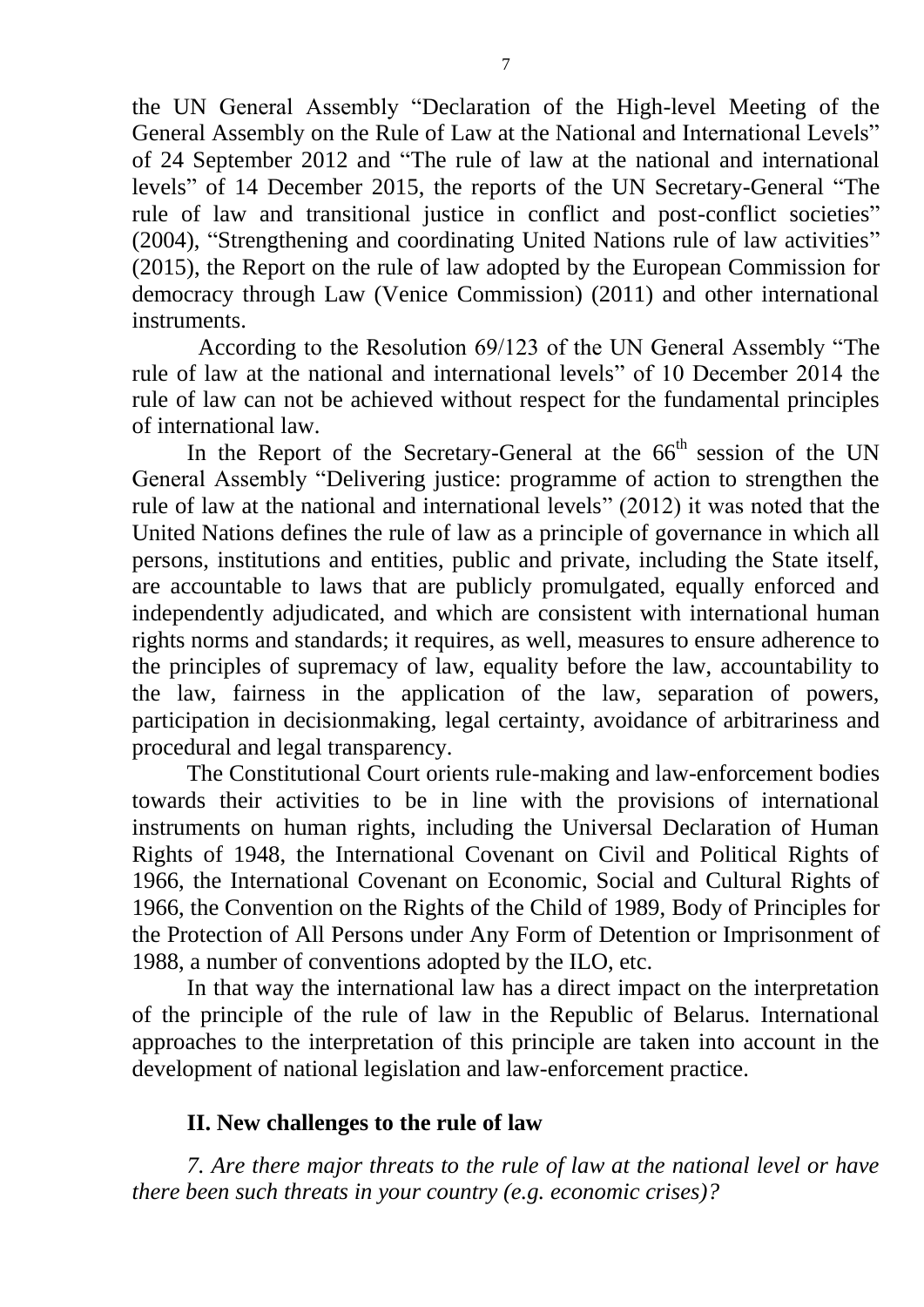The economic crisis to some extent may be considered as a threat to the rule of law at the national level. The crisis in the economic sphere causes job cuts, reduction of real incomes, reduction of social benefits and privileges. These phenomena weaken the guarantees of consistent ensuring of the rule of law in the society, result in a certain exacerbation of social contradictions.

One of the factors that weaken mechanisms of ensuring the rule of law is insufficient level of legal culture. In the legal doctrine of the Republic of Belarus legal culture is seen as a set of legal knowledge in the form of rules and other legal provisions, as well as beliefs and guidelines created in the process of life activity and regulating interaction between the individual and social groups, public institutions, which form the objective attitude of the society to the law. Insufficient level legal culture is a factor contributing to inappropriate respect for legal rules that entails violation of the legal order.

In the Message of the Constitutional Court "On Constitutional Legality in the Republic of Belarus in 2015" it was noted that taking into account globalisation, integration, dynamism and interdependence of public and intergovernmental processes, the focus in the field of rule-making shall be orientated to the exercise and security of legal regulation based on the supremacy of the Constitution.

As an integral part of the principle of the rule of law, the principle of legal security requires that legislative acts shall be aimed at achieving and ensuring the constitutionally significant goals and interests, fully and specifically regulate the most important public relations, provide for appropriate mechanisms for the exercise of the rights and freedoms of individuals, strengthening the constitutional order.

The principle of legal security is expressed in the legal protection of the individual with the legal guarantees and legal support for the full exercise of the rights and freedoms provided by the Constitution.

Further development of the constitutional values, principles and rules in the legislative process and application of law contributes to sustainable and consistent strengthening of the legal foundations for the development of Belarus as a democratic state based on the rule of law, overcoming potential threats to the principle of the rule of law and its full implementation in all fields of public life.

*8. Have international events and developments had a repercussion on the interpretation of the rule of law in your country (e.g. migration, terrorism)?*

Such phenomena as migration and terrorism may directly affect the content of certain elements of the doctrine of the rule of law, as they involve the adjustment of the legislation and application of law in view of additional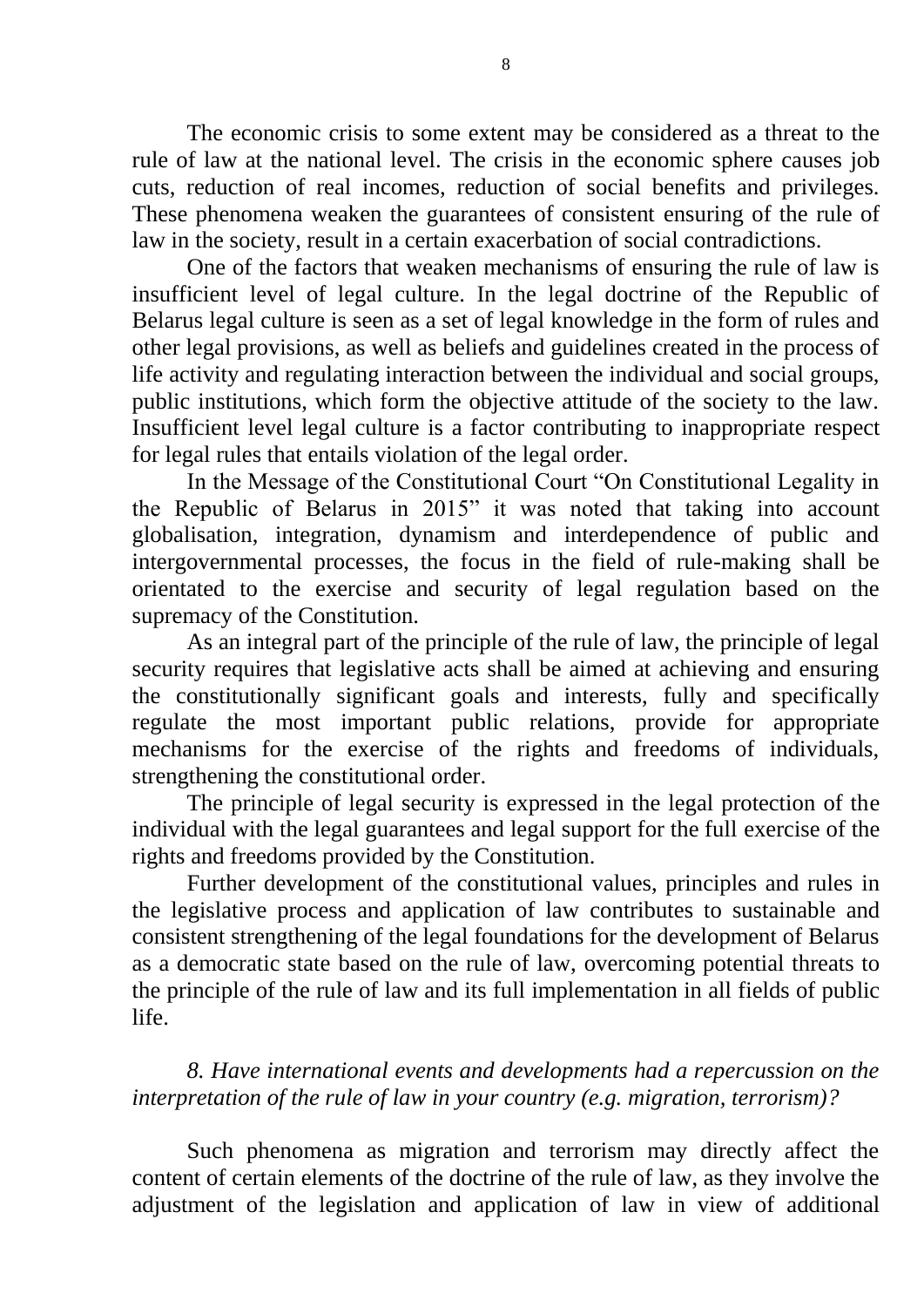restrictions concerning the exercise of certain human rights and freedoms. However, such adjustment should be based on the need for consistent respect for the principle of the rule of law.

8.1 The Constitutional Court exercising its power on obligatory preliminary review of the constitutionality of laws passed by Parliament checks the laws dealing with migration and terrorism taking into account the constitutional principle of the rule of law and relevant international legal approaches.

Thus, in the Decision of 11 July 2016 "On the Conformity of the Law of the Republic of Belarus "On Making Alterations and Addenda to Certain Laws of the Republic of Belarus on Forced Migration" to the Constitution of the Republic of Belarus" the Constitutional Court analysed the provisions of the Law "On granting Refugee Status, Complementary and Temporary Protection to Foreign Citizens and Stateless Persons in the Republic of Belarus" under which appropriate categories of foreigners may not be deported from the Republic of Belarus to the foreign country where their lives or freedom would be threatened on account of race, religion, citizenship, nationality, membership of a particular social group or political opinion, or to a foreign country where they would be threatened by the death penalty or there would be a threat to their lives due to violence in situations of international or non-international armed conflict (Article 5.1); however, this provision shall not be applied to foreigners posing a threat to the national security of the Republic of Belarus or convicted of a crime rated by the Criminal Code of the Republic of Belarus to the category of especially grave crimes (Article 5.3).

The Constitutional Court considered that this legislative regulation is in line with Article 23.1 of the Constitution stipulating that restriction of personal rights and freedoms shall be permitted only in the instances specified by law, in the interests of national security, public order, protection of the morals and health of the population as well as rights and freedoms of other persons and is consistent with international approaches set out in Article 3 of the Declaration on Territorial Asylum. According to these approaches no person seeking asylum shall be subjected to measures such as rejection at the frontier or, if he has already entered the territory in which he seeks asylum, expulsion or compulsory return to any State where he may be subjected to persecution; exception may be made to the foregoing principle only for overriding reasons of national security or in order to safeguard the population (Articles 3.1 and 3.2).

8.2 In the Decision of 21 June 2016 "On the Conformity of the Law of the Republic of Belarus "On Making Addenda and Alterations to Certain Laws of the Republic of Belarus on Combating Terrorism" to the Constitution of the Republic of Belarus" the Constitutional Court drew attention to the provision added to Article 13 of the Law "On the Fight against Terrorism", regulating the legal regime in the area of a counterterrorist operation. This provision provides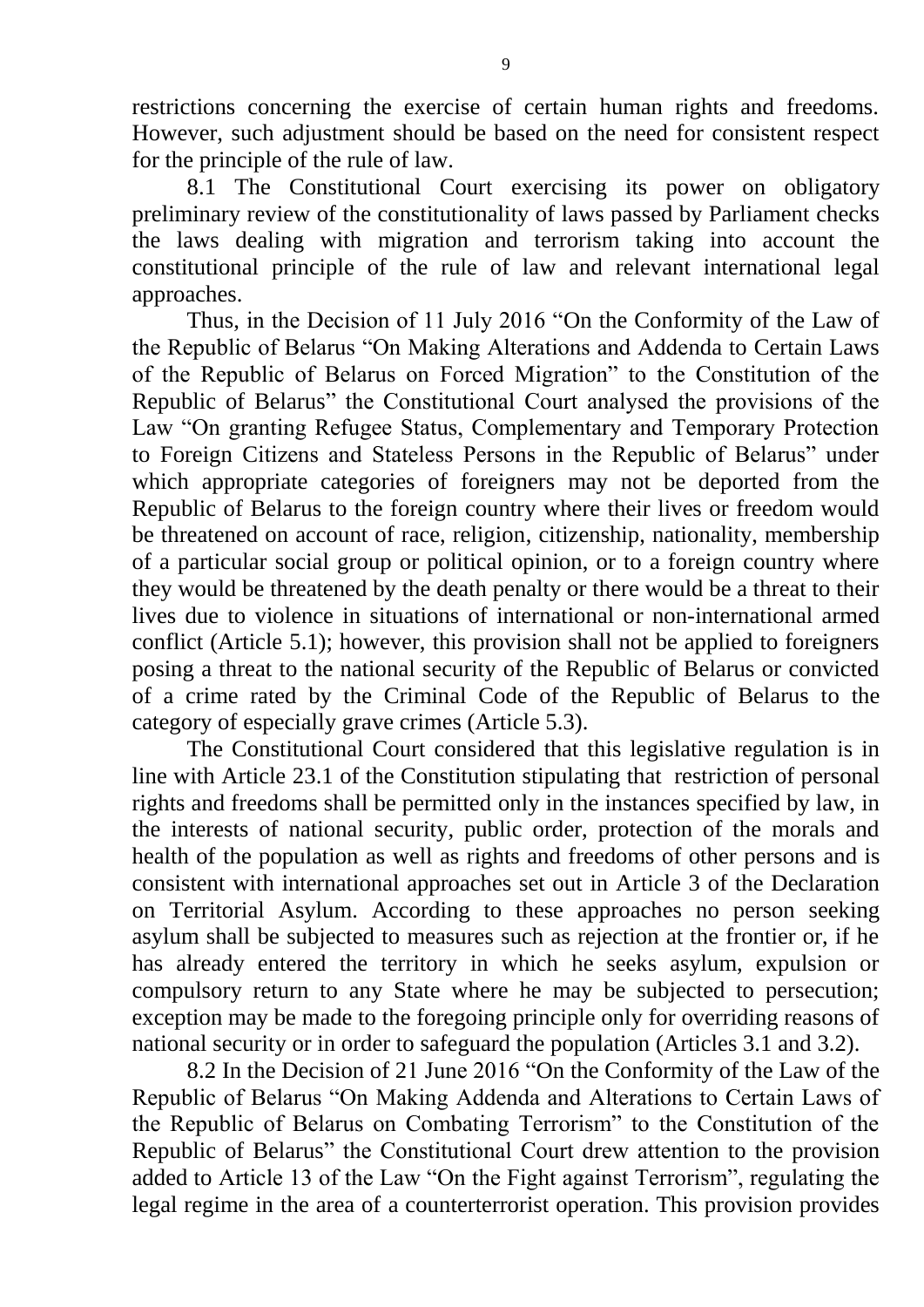that the persons conducting the counterterrorist operation shall be entitled, in particular, to enter freely, if necessary with damage to the locking devices and other items, at any time in the home or other lawful possession of individuals, in facilities and (or) other properties of state bodies and other organisations and to examine them when pursuing persons suspected of an act of terrorism, creation of a terrorist organisation, illegal armed group, their direction or any participation in their activities with the subsequent notification of the prosecutor within 24 hours.

The Constitutional Court noted that such measures entail interference with privacy of individuals and limit to a certain extent the rights to protection against unlawful interference with the private life (Article 28 of the Constitution) and to inviolability of home and other legitimate possessions of individuals (Article 29).

However, according to the Constitutional Court such restriction is objectively conditioned and represents a forced way to achieve the socially justified goal of the fight against terrorism, as in accordance with Article 23 of the Constitution such restriction shall be permitted only in the interests of national security, public order, protection of the morals and health of the population as well as rights and freedoms of other persons.

The analysis of the restrictions of the human rights and freedoms established in Article 13 of the Law "On the Fight against Terrorism" shows that they are not excessive, they are consistent with the provisions of international legal instruments, including Article 29.2 of the Universal Declaration of Human Rights according to which in the exercise of his rights and freedoms, everyone shall be subject only to such limitations as are determined by law solely for the purpose of securing due recognition and respect for the rights and freedoms of others and of meeting the just requirements of morality, public order and the general welfare in a democratic society.

At the same time the Constitutional Court drew attention of the lawenforcement bodies to the need of strict compliance of reasonable proportionality of permissible and justified restrictions of the human rights and freedoms with the goals of protection of the constitutional foundations of the security of the society and the state by achieving the balance of protected values.

*9. Has your Court dealt with the collisions between national and international legal norms? Have there been cases of different interpretation of a certain right or freedom by your Court compared to regional / international courts (e.g. the African, Inter-American or European Courts) or international bodies (notably, the UN Human Rights Committee)? Are there related*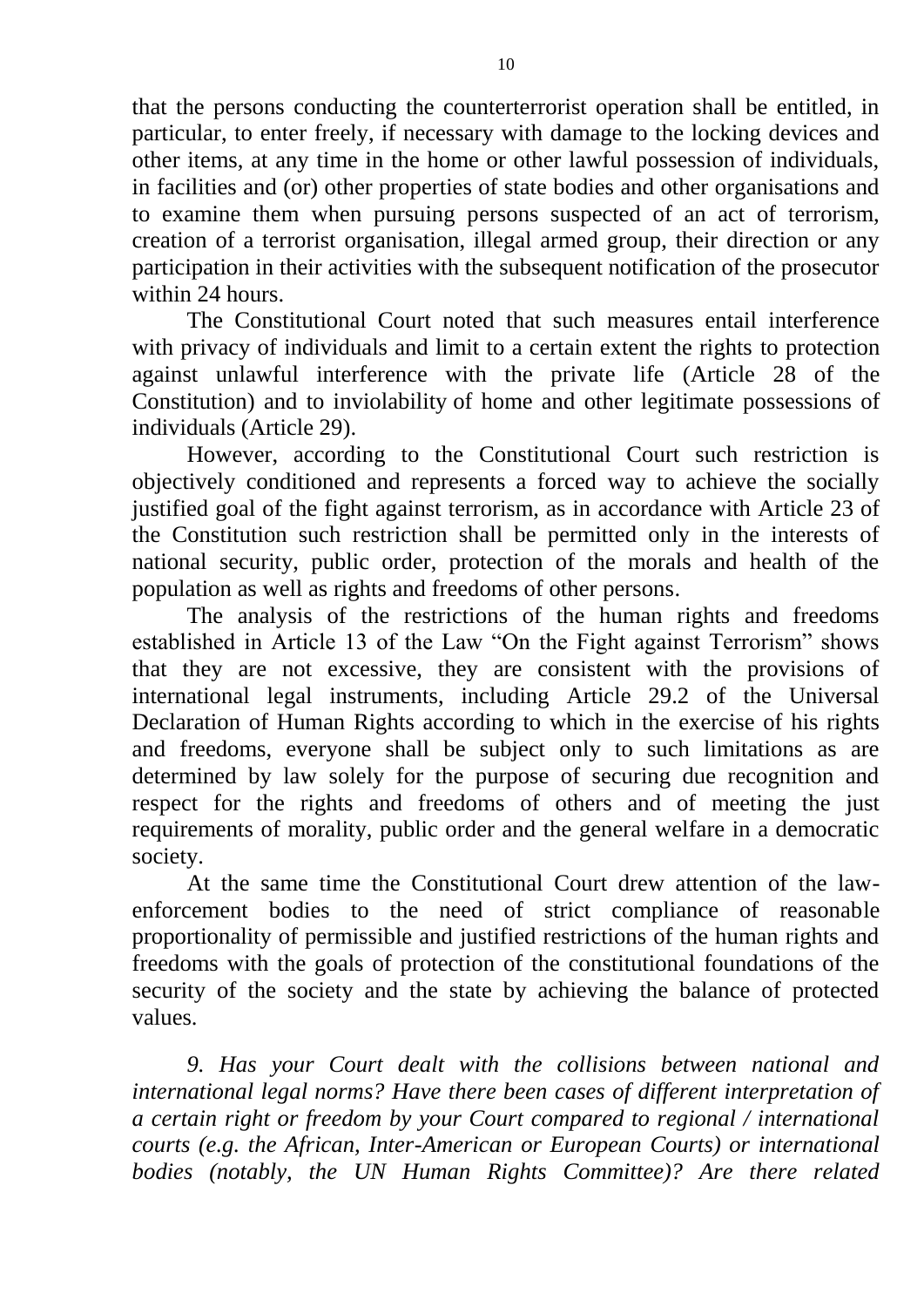*difficulties in implementing decisions of such courts / bodies? What is the essence of these difficulties? Please provide examples.*

Issues on the collisions between national and international law have not be submitted to the Constitutional Court of the Republic of Belarus.

The Constitutional Court in a number of its decisions has referred to the provisions of the European Convention on Human Rights (hereinafter – ECHR) as a source of international and legal regulation of relations in the field of human rights.

Due to the fact that the judgements of the European Court of Human Rights (hereinafter  $-$  ECtHR) represent not only an act of application of law producing effects for the parties to a particular dispute, but also an act of interpretation of the ECHR, it is possible to talk in broad terms about the impact of the ECtHR case-law on the legislation and law-enforcement practice of the Republic of Belarus, which is a part of the European legal space.

The importance of the ECtHR judgments in the practice of the Constitutional Court lies in the fact that the Constitutional Court refers to the ECtHR judgements in the process of elaboration of legal positions. There are examples where the case-law of the ECtHR was taken into consideration by the Constitutional Court in order to justify its legal position.

In particular, in the Decision of 29 June 2012 "On the Conformity of the Housing Code of the Republic of Belarus to the Constitution of the Republic of Belarus" the Constitutional Court referred to the ECtHR Judgement of 21 February 1986 on the case of "James and the other against the United Kingdom" citing the ECtHR position that modern societies consider housing of the population to be a prime social need, the regulation of which cannot entirely be left to the play of market forces because their unlimited action may, especially in a situation of economic transformation, create a risk of undesirable social consequences, and therefore reflects not only private but also public interest.

In the Decision of 23 December 2011 on the Law of the Republic of Belarus "On Advocacy and Legal Practice in the Republic of Belarus" the Constitutional Court drew attention to the ECtHR approaches to this issue by virtue of which membership of a professional association, even when mandatory, shall not be considered as interference in freedom of association and shall not be considered as limitation of the rights guaranteed by Article 11 of the ECHR, and shall be seen as contributing to the protection of professional rights.

## **III. The law and the state**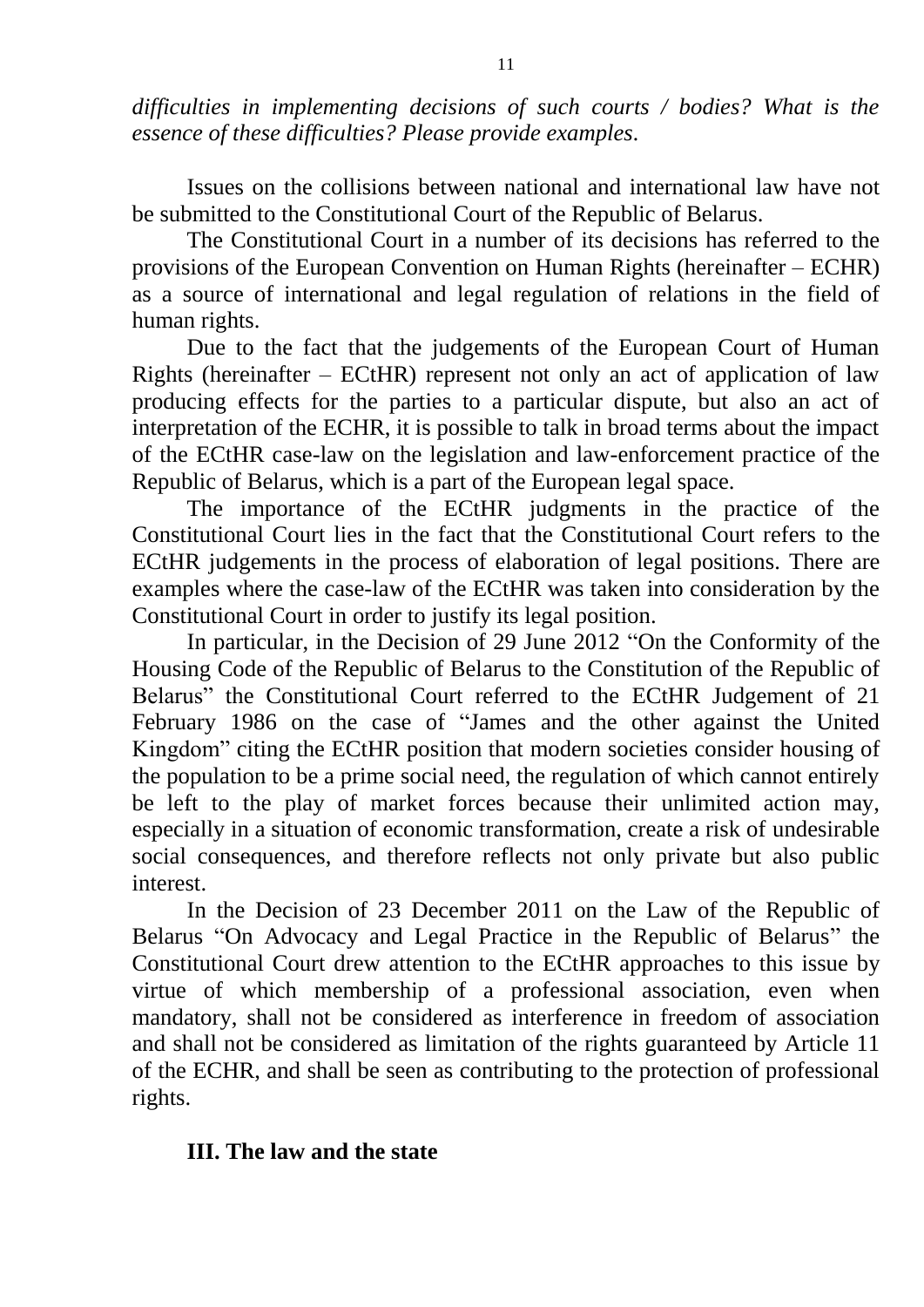10. What is the impact of the case-law of your Court on guaranteeing that *state powers act within the constitutional limits of their authority?*

10.1 The Constitutional Court proceeds from the fact that the constitutional scope of the powers of state bodies shall be determined by the constitutional provisions stipulating that the individual, his rights, freedoms and guarantees to secure them are the supreme value and goal of the society and the State (Article 2.1). At the same time the Constitution provides that the State shall take all measures at its disposal to establish the domestic and international order necessary for the full exercise of the rights and freedoms of the citizens of the Republic of Belarus that are specified by the Constitution; State bodies, officials and other persons who have been entrusted to exercise state functions shall, within their competence, take necessary measures to implement and protect personal rights and freedoms (Articles 59.1 and 59.2).

In accordance with these constitutional provisions in a number of Constitutional Court acts it was noted that the individual, his rights, freedoms and guarantees to secure them as the supreme value and goal of the society and the State, tasks and functions of the state conditioned by this purpose shall determine orientations and the content of activities of legislative, executive and judiciary bodies as well as other state bodies.

10.2 Assessing the constitutionality of provisions of laws and other legal acts on the competence and powers of state bodies, the Constitutional Court is also guided by other rules of the Constitution that establish the fundamentals of state power in the Republic of Belarus. According to the Constitution state power in the Republic of Belarus shall be exercised on the principle of its separation into legislative, executive and judicial powers; state bodies within the confines of their powers, shall be independent: they shall interact among themselves, check and balance one another (Article 6); the State and all the bodies and officials thereof shall operate within the confines of the Constitution and acts of legislation adopted in accordance therewith (Article 7.2). The Constitution also enshrines the functions and powers of the President of the Republic of Belarus, the Parliament and the Government, other state bodies.

Based on these fundamental rules the Constitutional Court in its decisions and judgements reveals the constitutional and legal significance of the functions and powers of state bodies as well as the constitutional scope of legislative consolidation of these powers and their exercise.

In the Decision of 25 May 2015 "On the Conformity of the Law of the Republic of Belarus "On Making Alterations and Addenda to the Law of the Republic of Belarus "On the National Assembly of the Republic of Belarus" to the Constitution of the Republic of Belarus" the Constitutional Court pointed out that one of the Parliament's functions in the system of separation of powers is the adoption of laws providing for proper legal regulation of the most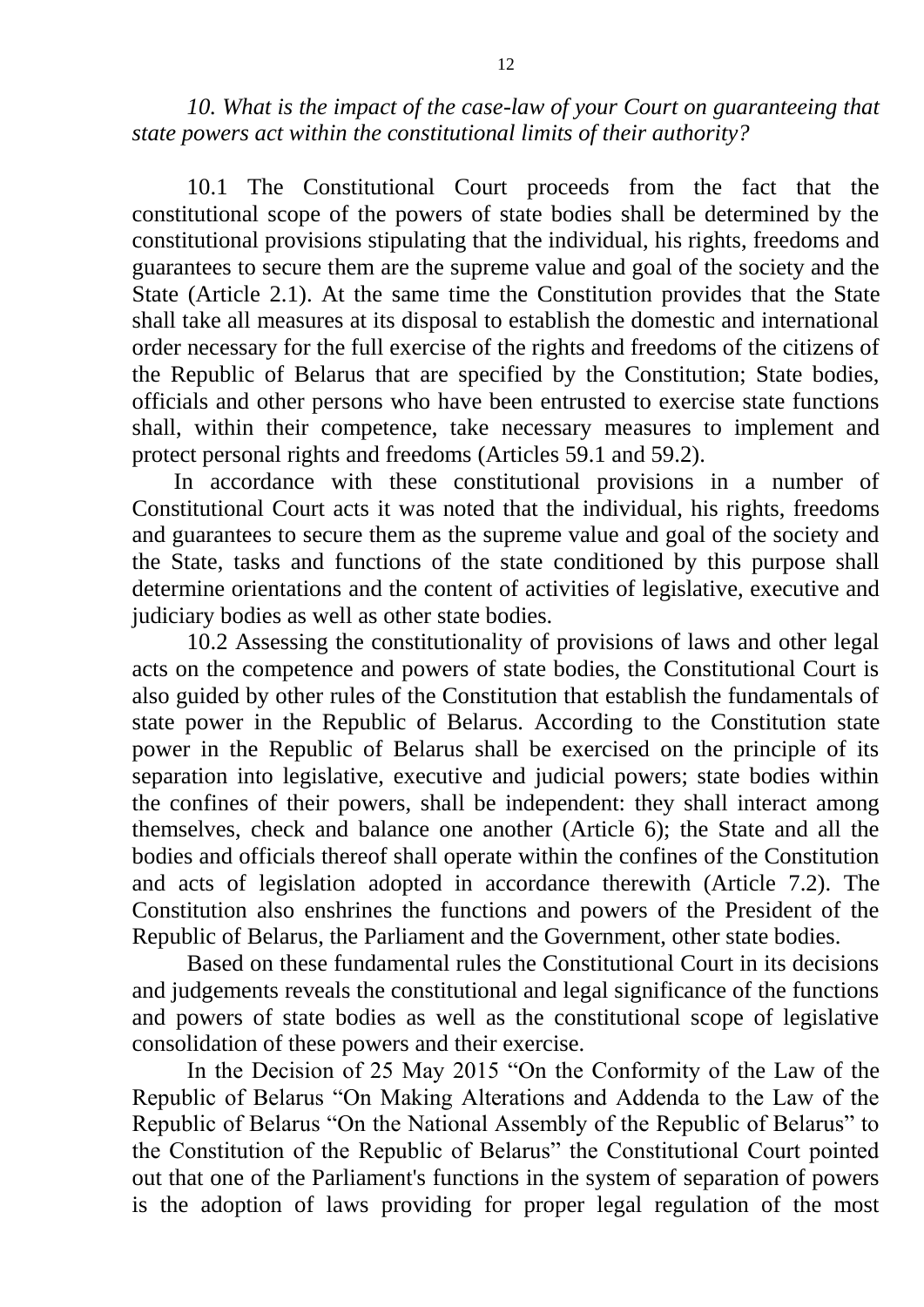important public relations and noted the constitutional importance of legislative procedures enshrined by the reviewed Law and their focus on the democratization of law-making.

In the Decision of 18 December 2015 "On the Conformity of the Law of the Republic of Belarus "On Making Alterations and Addenda to Some Laws of the Republic of Belarus on Improvement of Architect Engineering, Urban Planning and Building Activities" to the Constitution of the Republic of Belarus" the Constitutional Court noted that the legislator shall be entitled, taking into account the provisions of the Constitution enshrining the competence of state bodies, to define their powers of authority on the basis of which they are supposed to act in accordance with their competence in the appropriate field, including the level of exercise of these powers.

The Constitutional Court has also repeatedly drawn the attention of the legislator to the need for improvement and consistent legislative consolidation of the mechanism of checks and balances in activities of state bodies and to the fact that in this case such a mechanism should exclude conditions for the interference of state bodies in the field of the constitutional powers of each other and at the same time this mechanism should ensure their interaction in order to fulfill the duties of the state stipulated by the Constitution. In the Decision of 28 December 2015 "On the Conformity of the Law of the Republic of Belarus "On Industrial Safety" to the Constitution of the Republic of Belarus" the Constitutional Court noted that the regulation of the competence of state bodies by this Law is aimed at a more complete and effective exercise by the state of its constitutional obligation to take all measures at its disposal to create the domestic and international order necessary for the full exercise of the rights and freedoms provided by the Constitution, as well as at coordinated interaction of state bodies in solving their tasks.

The Constitutional Court in the Message "On Constitutional Legality in the Republic of Belarus in 2015" with regard to a number of its legal positions on the constitutionalisation of activities of public authorities stated that the proper interaction of all branches of power is necessary in order to achieve a balance between public and private interests, stability in the society and the state.

10.3 Among the constitutional principles defining the basic principles of interaction between the state, its bodies and the individual the acts of the Constitutional Court have noted the need to implement the principles of mutual responsibility of the state and the individual; equality of all before the law; proportionality of restrictions of the human rights and freedoms; inadmissibility of retroactive effect of laws, except in cases when it mitigates or revokes the responsibility of individuals; humanism; justice.

The Constitutional Court has drawn attention to the special constitutional principles as bases for the functioning of the concrete fields of public relations,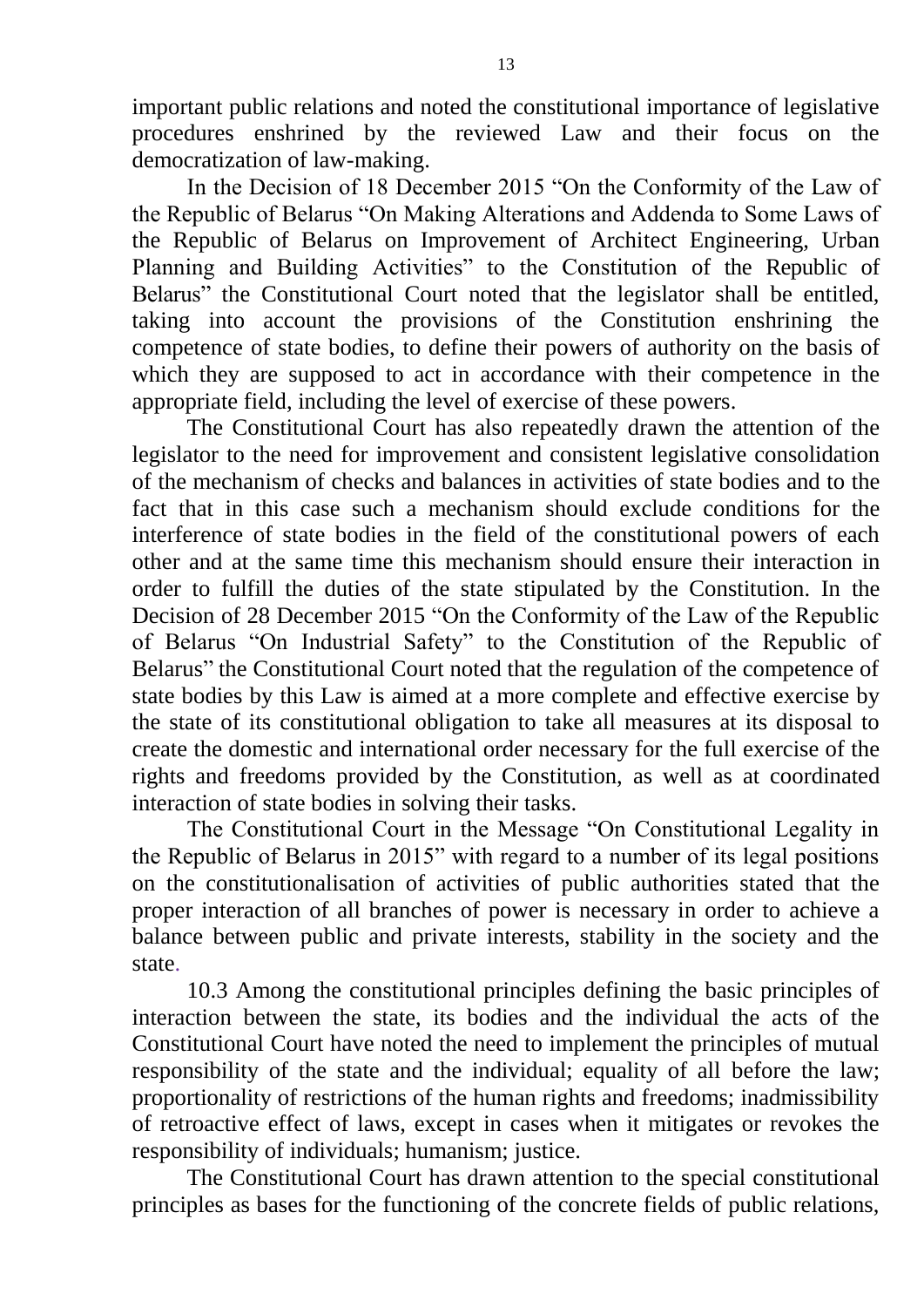including activities of state bodies in these fields. As a principle having such importance for the economic sphere the Constitutional Court when assessing the constitutionality of normative legal acts has applied the principle of state regulation of economic activity in the interests of the individual and the society, the principle of guaranteeing the equal protection and equal conditions for the development of all forms of ownership and others.

In the practice of constitutional justice special importance for ensuring the constitutionality of the activities of all social actors (including actors that perform public functions) has been attached to the following principles: presumption of innocence; independence of the judiciary in the administration of justice; access to legal assistance; mandatory force of court rulings for all individuals and officials and a number of other principles.

In the acts of the Constitutional Court of the scope of activities of state bodies have been also justified based on other constitutional principles and rules regulating political, social and economic bases of the society and the state, foundations of the legal status of the individual, the mechanism of exercise of state power and other initial normative and guiding principles of the activities of the society and the state.

*11. Do the decisions of your Court have binding force on other courts? Do other / ordinary courts follow / respect the case-law of your Court in all cases? Are there conflicts between your Court and other (supreme) courts?*

11.1 The binding force of the Constitutional Court decisions for other courts has the constitutional and legal basis, as Article 116 of the Constitution directly enshrines the status of the Constitutional Court as the sole body carrying out the Review of the constitutionality of normative acts in the State and the Constitution has the highest legal force (Articles 7 and 137 of the Constitution).

11.2 The binding force of the Constitutional Court decisions for all state bodies has been directly enshrined by legislative acts of the Republic of Belarus. Article 24 of the Code of the Republic of Belarus on Judicial System and Status of Judges stipulates that judgements and decisions of the Constitutional Court shall be final and not subject to appeal or protest; they shall have the direct effect and shall not require confirmation by other state bodies, other organisations, officials.

11.3 The Law of the Republic of Belarus "On the Constitutional Proceedings" establishes the legal force of the judgement / decision of the Constitutional Court decision and provides for the legal consequences of their adoption. In particular, Article 85 of the said Law provides that normative legal acts recognised according to the judgments of the Constitutional Court as unconstitutional shall have no legal force. These normative legal acts shall not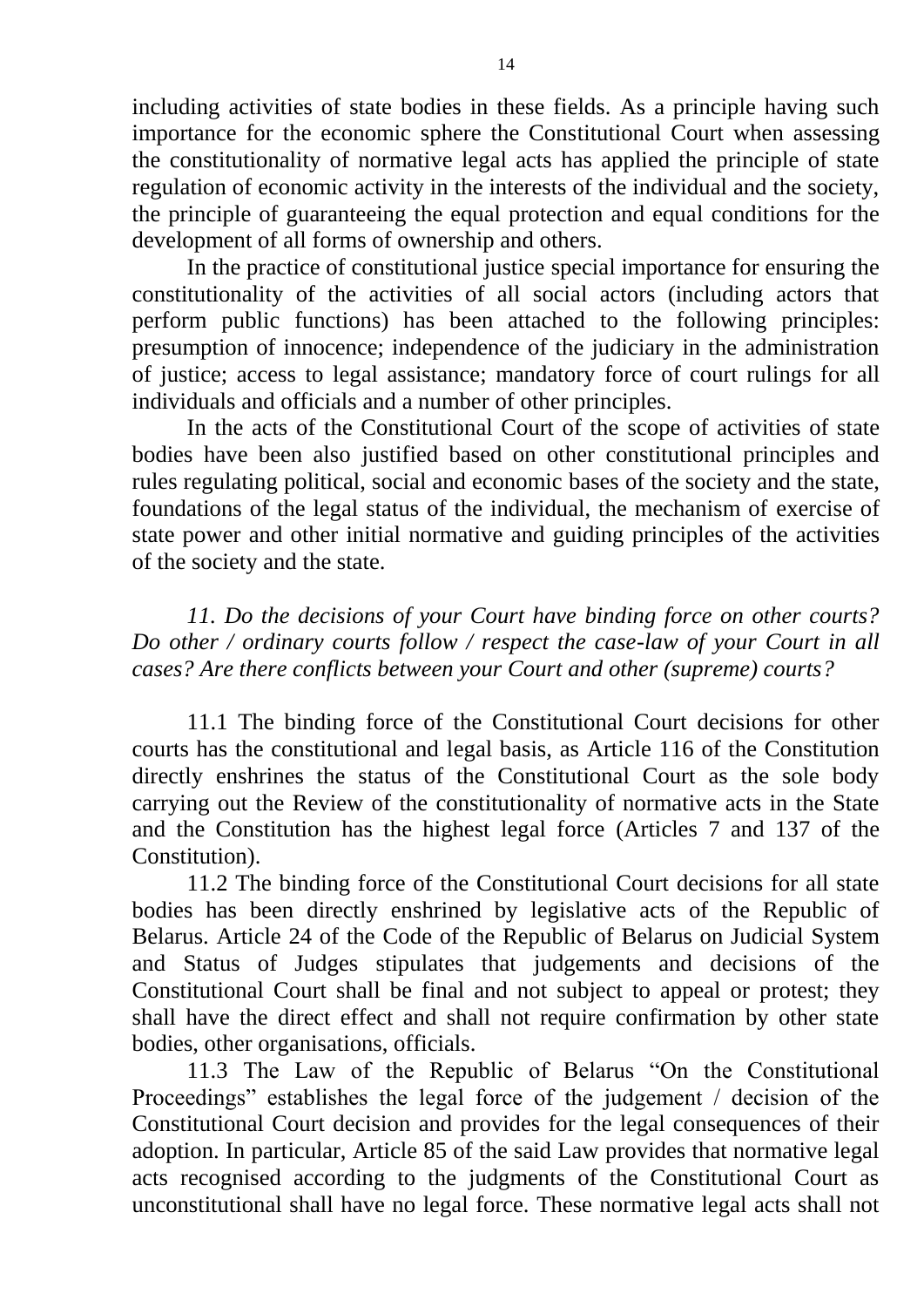be applied by courts, other state bodies, organisations, officials. Unless otherwise established by the Constitutional Court, the decisions of the courts based on these acts shall be revised in accordance with the established procedure, and legal acts adopted (issued) by other state bodies, other organisations, officials shall terminate their validity.

The Law "On the Constitutional Proceedings" also provides that if normative legal acts are recognised according to the judgments of the Constitutional Court as not to be conforming to the Constitution, international instruments ratified by the Republic of Belarus, laws, decrees and edicts of the President of the Republic of Belarus, unless otherwise stipulated by the Constitutional Court, appropriate state bodies, officials shall within the period set by this Law terminate such a normative legal act or make appropriate alterations and (or) addenda thereto or pass (issue) a new normative legal acts with the same subject of legal regulation.

These legislative provisions condition the need for other courts on the territory of the Republic of Belarus to follow the *case-law* of the Constitutional Court and take it into account when issuing court rulings.

The Constitutional Court exercise the control over the execution of its decisions. The non-execution of the decisions of the Constitutional Court entered into legal force or preventing of their execution shall be liable in accordance with the legislative acts.

There are no conflicts between the Constitutional Court and the Supreme Court of the Republic of Belarus concerning the respect for the case-law of the Constitutional Court as the courts in their activities are guided by the principle of the rule of law.

*12. Has your Court developed / contributed to standards for law-making and for the application of law? (e.g. by developing concepts like to independence, impartiality, acting in accordance with the law, non bis in idem, nulla poena sine lege, etc.).* 

12.1 The main way the Constitutional Court contributes to standards for law-making and for the application of law is by developing legal positions and by setting forth relevant findings in the acts adopted including:

judgements on conformity of laws and other normative legal acts to the Constitution;

decisions on conformity of laws adopted by the Parliament to the Constitution, international legal acts ratified by the Republic of Belarus; this being done when laws are adopted but not signed yet by the President of the Republic of Belarus (obligatory preliminary review of constitutionality);

decisions on elimination of legal gaps, collisions and legal uncertainty in normative legal acts;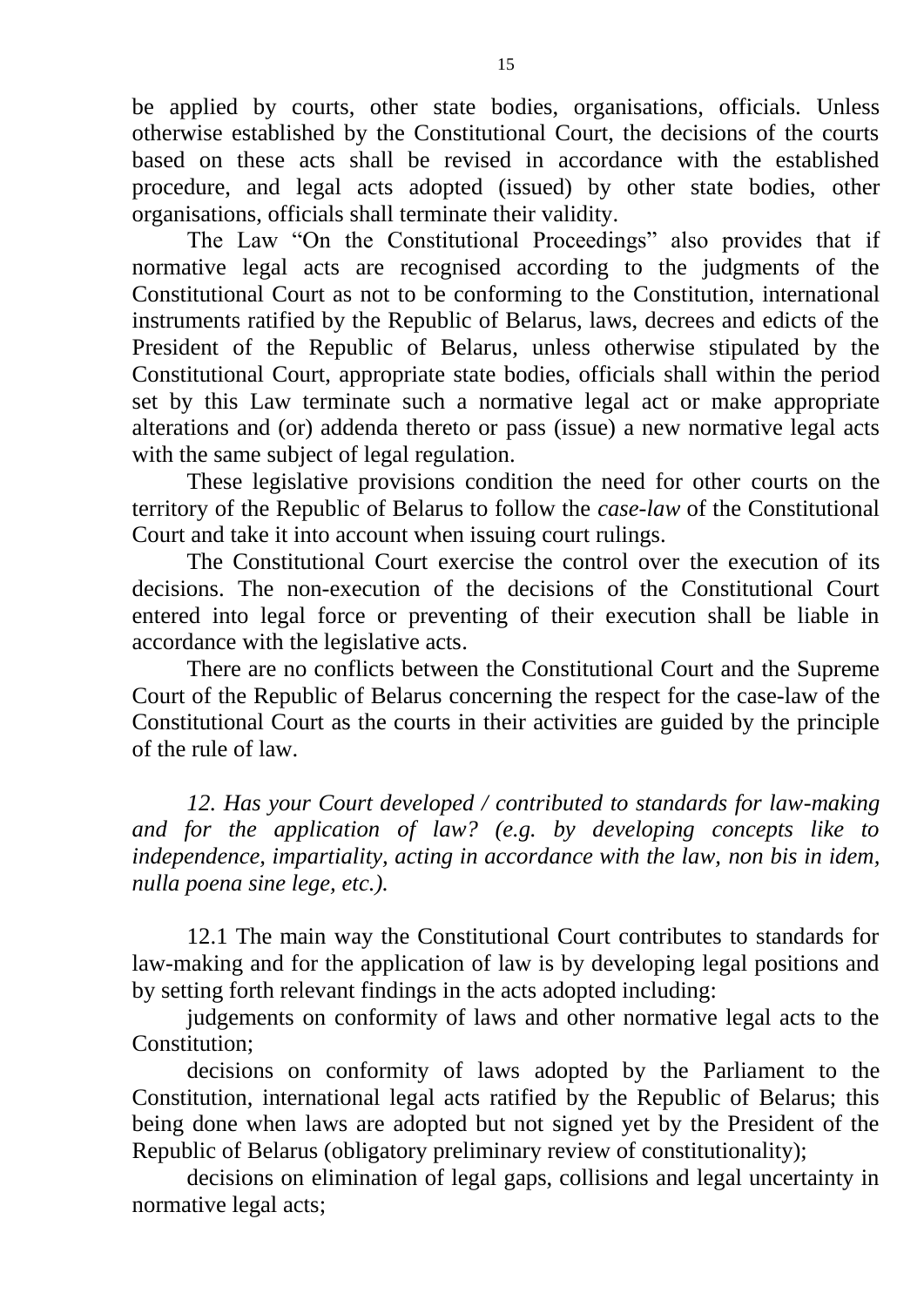annual messages of the Constitutional Court to the President of the Republic of Belarus and the Houses of the National Assembly on constitutional legality in the Republic of Belarus.

12.2 The Constitutional Court has repeatedly highlighted that standards for law-making and application of law need to be enabled by implementation of the constitutional principle of the rule of law.

Based on the results of the obligatory preliminary review of the constitutionality of alterations and addenda to the Law of the Republic of Belarus "On the Citizenship of the Republic of Belarus" the Constitutional Court noted that the constitutional principle of the rule of law becomes crucial to the development of the citizenship institute: it implies that legal regulation in this area be based on the provisions of the Constitution and be in line with the generally recognised principles of international law and international obligations of the Republic of Belarus (Decision of 16 December 2015).

12.3 The Constitutional Court assumes that standards for law-making and for the application of law should also be determined by the principles arising from the rule of law.

For instance, the Constitutional Court has repeatedly referred to the principle of legal certainty and emphasised that in law-making and in the application of law the following components thereof should be respected which are systemacity and consistency of legislation, comprehensible and clear legal requirements, availability of information on the rights, exclusion of retroactive effect of the law (except in cases when it mitigates or relieves liability of individuals), constitutional and uniform character of the application of law, foreseeable development of legislation, its stability and dynamism.

It is underlined in the Decision of the Constitutional Court of 16 February 2012 "On Legal Regulation of Relief from Criminal Punishment or Mitigation of Punishment in Case of Disease" that the principle of legal certainty, being an integral component of the rule of law both in law-making and application of law serves as a necessary guarantee to ensure effective protection of the rights and freedoms of individuals.

12.4 In order to safeguard the rule of law, protection of constitutional rights and freedoms the Constitutional Court also pointed to the need to comply with general legal principles and the fundamental principles of international law.

It is noted in the decision of the Constitutional Court of 25 May 2015 "On the Conformity of the Law of the Republic of Belarus "On Amnesty in Honour of the  $70<sup>th</sup>$  Anniversary of the Victory in the Great Patriotic War of 1941-1945" to the Constitution of the Republic of Belarus" that being an ethical and legal stance and core element of public relations, humanism reflects the ideals of philanthropy and is expressed in recognition of axiological priority of the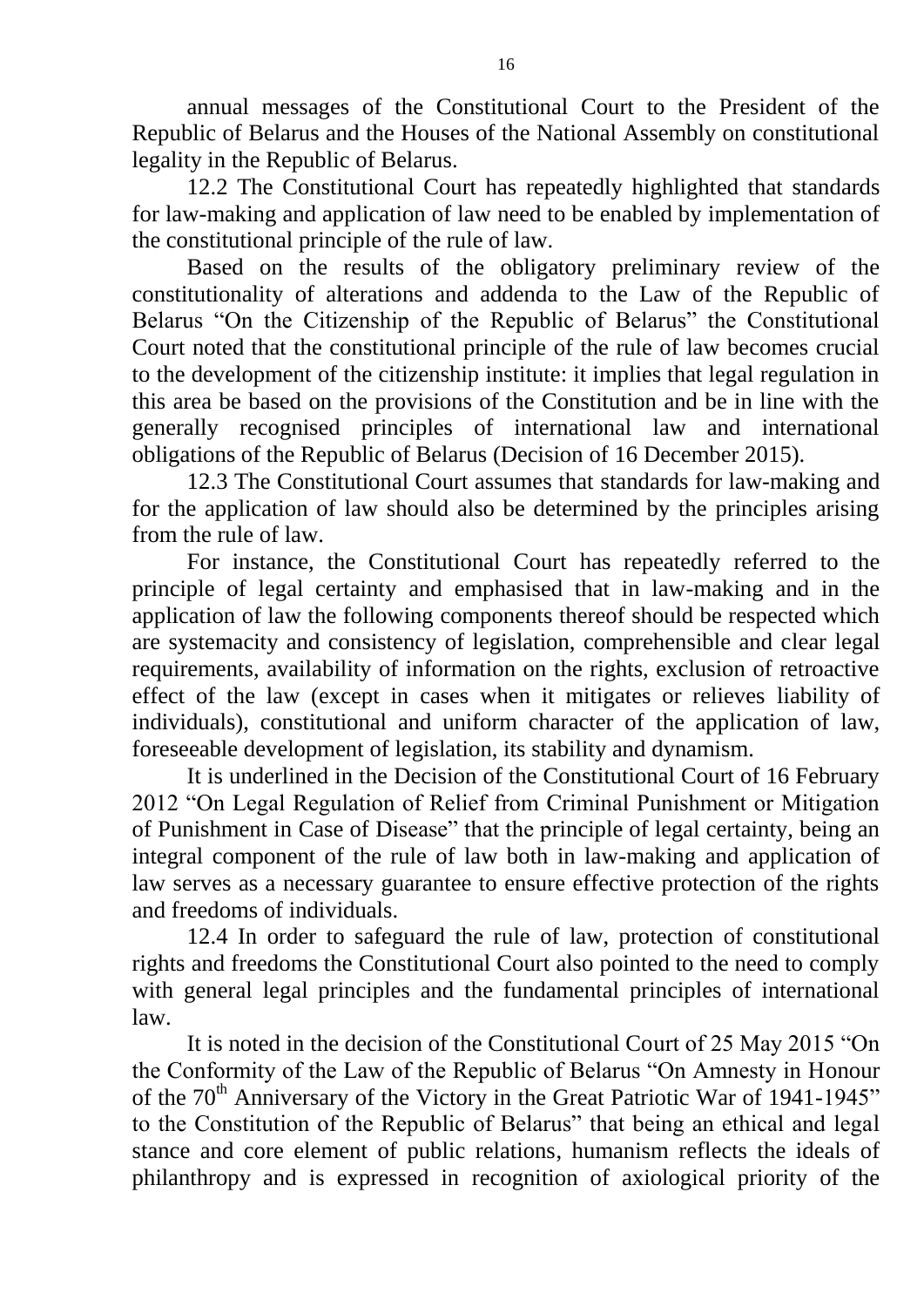human person, concern for his/her well-being, protection of the rights and freedoms, respect for dignity and honour.

Taking into account the relevant international legal instruments on human rights that require the rights of the child to protection and assistance to be of special concern, the Constitutional Court in the Decision of 11 July 2016 "On the Conformity of the Law of the Republic of Belarus "On Making Alterations and Addenda to Certain Laws of the Republic of Belarus on Forced Migration" to the Constitution of the Republic of Belarus" found that in deciding on loss or annulment of refugee status or complementary protection as well as loss or cease of asylum as regards foreigners having children as their dependents the law-enforcement bodies should be guided by the principle of the best interests of the child.

12.5 In the decision of 2 July 2015 "On the Right of Witnesses in Criminal Proceedings to Legal Assistance" the Constitutional Court stated a legal position in which a standard of legal assistance in the Republic of Belarus was shaped. The Constitutional Court underlined that legal assistance of a lawyer in criminal proceedings should not be restricted by procedural and time limits of his/her participation in investigation and judicial proceedings that complies with international legal standards of justice.

12.6 Enabling of the standard of everyone's honour and dignity to be respected was in focus in the decision of the Constitutional Court of the Republic of Belarus of 27 November 2015 "On Legal Regulation of Initiation of Private Criminal Prosecutions". It was recognised therein that a legal gap in constitutional and legal regulation of initiation of private criminal prosecutions should be eliminated by making alterations and addenda to the Criminal Procedure Code of the Republic of Belarus requiring the prosecuting body to initiate private criminal prosecutions in the absence of information about an individual who has committed the crime as well as to initiate private criminal prosecutions in case of the death of a crime victim on the basis of applications submitted by his/her adult close relatives or family members.

Considering the above principles and requirements as binding upon in law-making and in the application of law the Constitutional Court pointed out that adherence to these principles and requirements meets the goals to ensure and efficiently protect human rights, provide non-discrimination and everyone's equality before the law, legality in governance, certainty of legal requirements.

*13. Do you have case-law relating to respect for the rule of law by private actors exercising public functions?* 

According to Article 59 of the Constitution State bodies, officials and other persons who have been entrusted to exercise state functions shall, within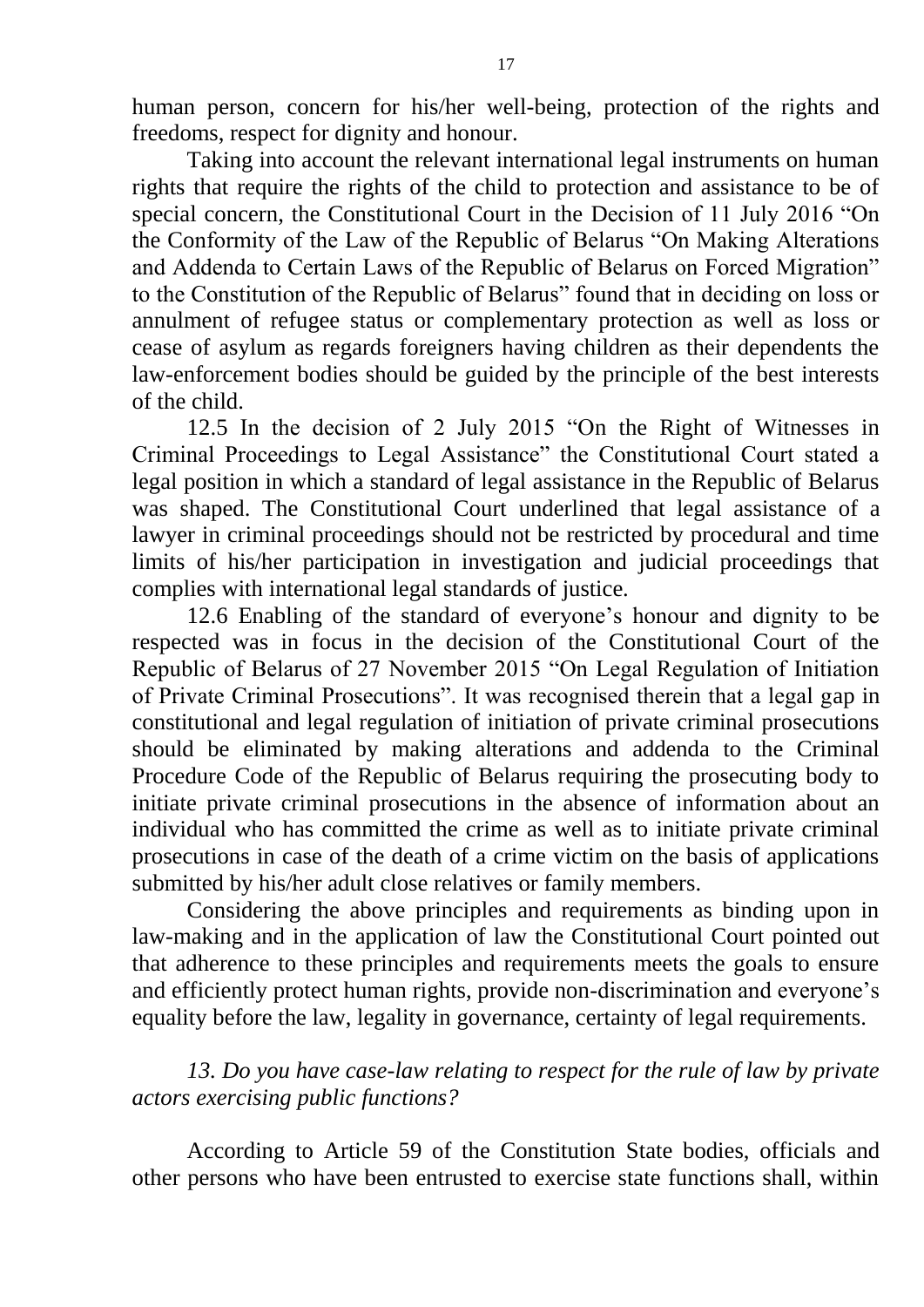their competence, take necessary measures to implement and protect personal rights and freedoms.

With a view to enable the principle of the rule of law relevant rights and duties of public actors entrusted to exercise public functions are provided in laws by specifying their legal status.

It is underlined in the Decision of the Constitutional Court of 29 December 2015 "On the Conformity of the Law of the Republic of Belarus "On Making Alterations and Addenda to Certain Laws of the Republic of Belarus on Notarial Service" to the Constitution of the Republic of Belarus" that notarial service in the Republic of Belarus is a special kind of legal service designed to protect rights and legitimate interests of individuals and legal entities, public interests, to face other challenges of social importance given that such service is provided on behalf of the State. Public nature of notarial service and public status of the notary result in exclusive requirements raised to in order to attain objective, impartial and independent exercise of important public functions of the notary. Entrusting the Ministry of Justice of the Republic of Belarus with the functions, which involve regulation of notarial service and monitoring of the compliance of the notary, the Belarusian Notary Chamber and its organisational structure with legislation, is based on constitutional provisions stipulating the State guarantee for rights and freedoms of Belarusian citizens as well as State bodies' duty to take necessary measures within their competence to implement and protect personal rights and freedoms.

*14. Are public officials accountable for their actions, both in law and in practice? Are there problems with the scope of immunity for some officials, e.g. by preventing an effective fight against corruption? Do you have case-law related to the accountability of public officials for their actions?* 

Articles 59.2 and 59.3 of the Constitution stipulates that State bodies, officials and other persons who have been entrusted to exercise state functions shall, within their competence, take necessary measures to implement and protect personal rights and freedoms; these bodies and persons shall bear responsibility for the actions violating the rights and freedoms of the individual.

14.1 The Constitutional Court case-law shows that with a view to implement constitutional principles and rules the accountability of public officials for their actions is stipulated in laws of the Republic of Belarus and is invoked in the application of law.

Thus, in the Decision of 13 October 2016 "On the Conformity of the Law of the Republic of Belarus "On the Law-Enforcement Officers" to the Constitution of the Republic of Belarus" the Constitutional Court noted that vesting law-enforcement officers with considerable powers affecting the constitutional rights and freedoms of individuals, the rights and legitimate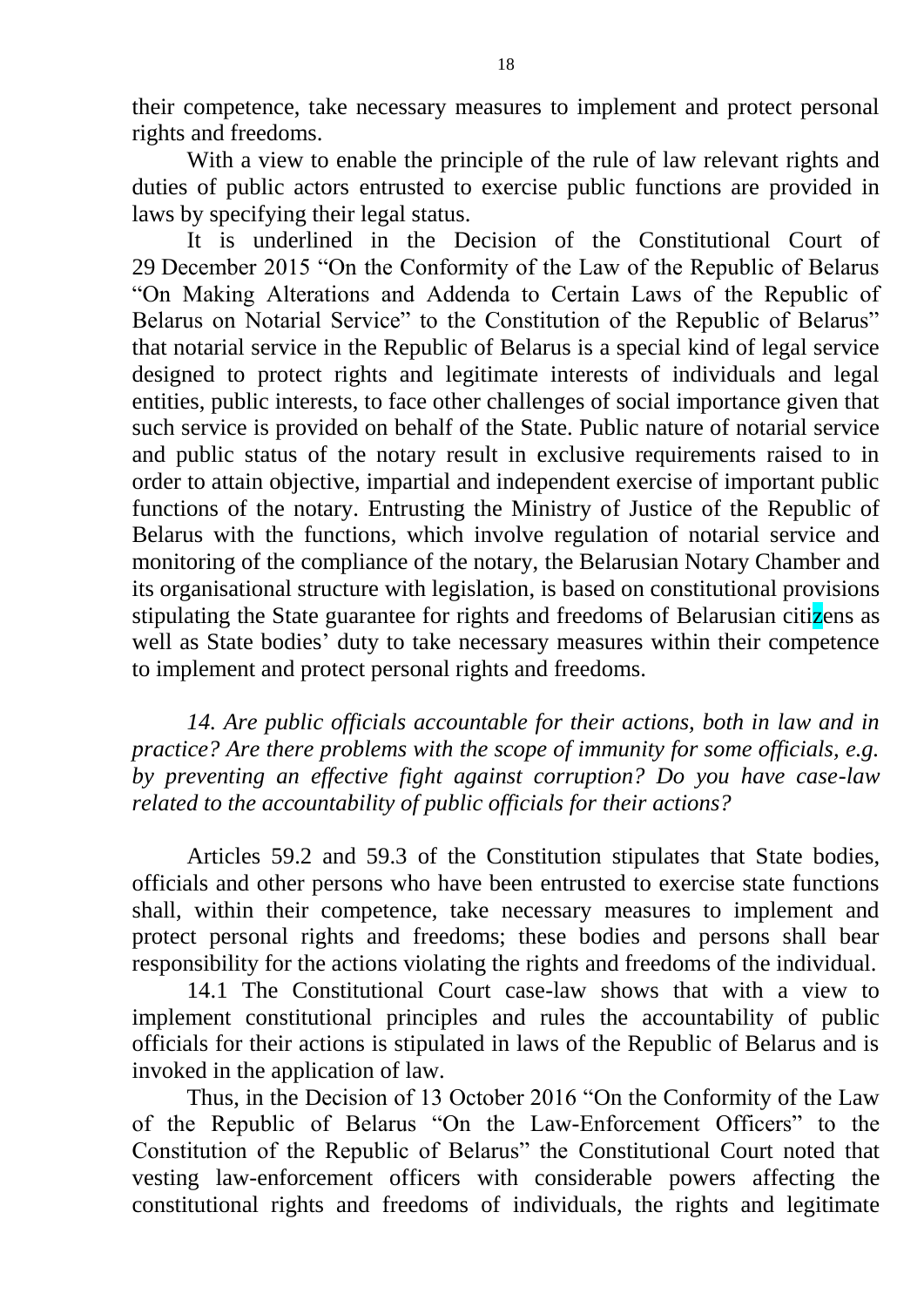interests of organisations, requires, in its turn, to ensure efficient control over their actions as well as to establish their accountability. According to the above Law the Ministry of Justice, head departments of Justice, head officers of lawenforcement bodies shall control the actions of law-enforcement officers i. e. proper, full and timely execution of court orders as well as the results of such actions; the law-enforcement officers shall be liable for violation of legislation including abuse of power, exceeding of authority, failure to perform or improper performance of their duties. In this regard the Constitutional Court found that those provisions of the Law are based on the constitutional rules.

14.2 In 2004 the Republic of Belarus ratified the United Nations Convention against Corruption (New York, 31 October 2003) as well as the Council of Europe Criminal Law Convention on Corruption (ETS No.173) (Strasbourg, 27 January 1999) and the Additional Protocol to the Criminal Law Convention on Corruption (ETS No.191) which extended the list of persons subject to the rules established by the Convention No.173 by including national and foreign arbitrators and jurors. The legislation of the Republic of Belarus also reflects the recommendations of experts of the Group of States against Corruption (GRECO).

The Law of the Republic of Belarus "On Fighting Corruption" provides for measures to reduce the motivation of officials to corruption-related behaviour, to raise awareness of inevitable punishment for corruption crimes and to draw large sections of the public in identifying corruption and informing about it the law-enforcement authorities. For instance, the Law prohibits to engage in civil service those persons who have committed grave or especially grave crimes against official interests of service or grave or especially grave crimes combined with jobbery. This prohibition does not depend on the expiry of conviction, that is, it is open ended.

Such legal regulation as well as the system of accountability measures including disciplinary, administrative and criminal liability for acts of corruption allows to provide for effective identification of corruption-related offences and appropriate punishment for them.

In the Decision of 8 July 2015 the Constitutional Court reviewed the constitutionality of the Law "On Fighting Corruption". Therein the Constitutional Court proceeded from Article 3 of the Constitution, which establishes that the people shall be the sole source of state power and the bearer of sovereignty in the Republic of Belarus; the people shall exercise their power directly, through representative and other bodies in the forms and within the confines determined by the Constitution. The Constitutional Court stated that one of the legal bases of the State policy in fighting corruption should be public control over actions against corruption. Besides of that this duty is imposed on State bodies of public prosecution, internal affairs and national security.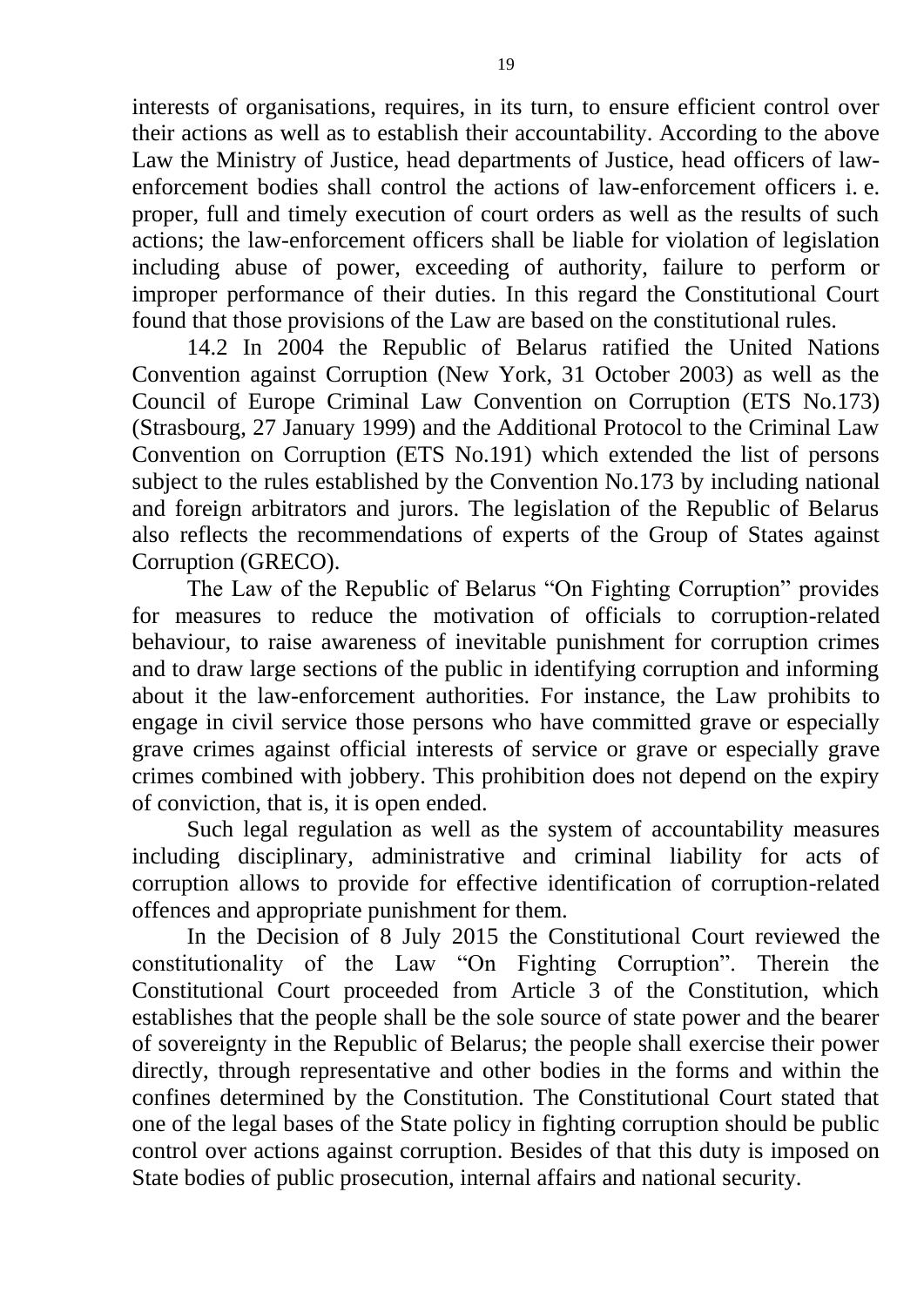The Constitutional Court noted that the provisions of that Law relating to involvement of individuals and organisations in solution of public problems, on the one hand, contribute to consolidation of the whole society on strengthening the fight against corruption, and on the other hand – to enhance public confidence in the State.

14.3 The Republic of Belarus has case-law related to accountability of public officials for their acts of corruption including those who had a member of Parliament status at the moment when criminal proceedings were instituted against him.

Relevant constitutional and legal regulation and the foreseen list of persons, liable to the provisions of the Law "On Fighting Corruption", do not prevent liability to be imposed on any person or official if he/she has committed unlawful act qualified as corruption.

Thus, Article 102 of the Constitution stipulates that during their term of office the deputies of the House of Representatives and members of the Council of the Republic may be arrested or otherwise deprived of personal liberty only with the prior consent of the appropriate House with the exception of instances of state treason, or any other grave crime as well as when detained at the scene of the crime. Thereat under the Criminal Code crimes combined with jobbery, which have been committed by an official, shall be qualified as grave or especially grave crimes.

## **IV. The law and the individual**

*15. Is there individual access to your Court (direct / indirect) against general acts / individual acts? Please briefly explain the modalities / procedures.* 

15.1 In the Republic of Belarus the individuals do not have direct access to the Constitutional Court. In accordance with Article 116.4 of the Constitution the proposals to review constitutionality of normative legal acts may be submitted to the Constitutional Court by authorised subjects (the President of the Republic of Belarus, the Houses of Parliament, the Government and the Supreme Court).

Thereat according to Article 22.4 of the Code on Judicial System and Status of Judges individuals and legal entities shall initiate the submission of proposals to be considered by the Constitutional Court to the President and state bodies authorised thereto.

The procedure for submission and consideration of the initiative applications of individuals and legal entities is enshrined in the Law "On the Constitutional Proceedings". Thus, the rules of the Law establish the requirements to the content of the initiative application. Conclusions and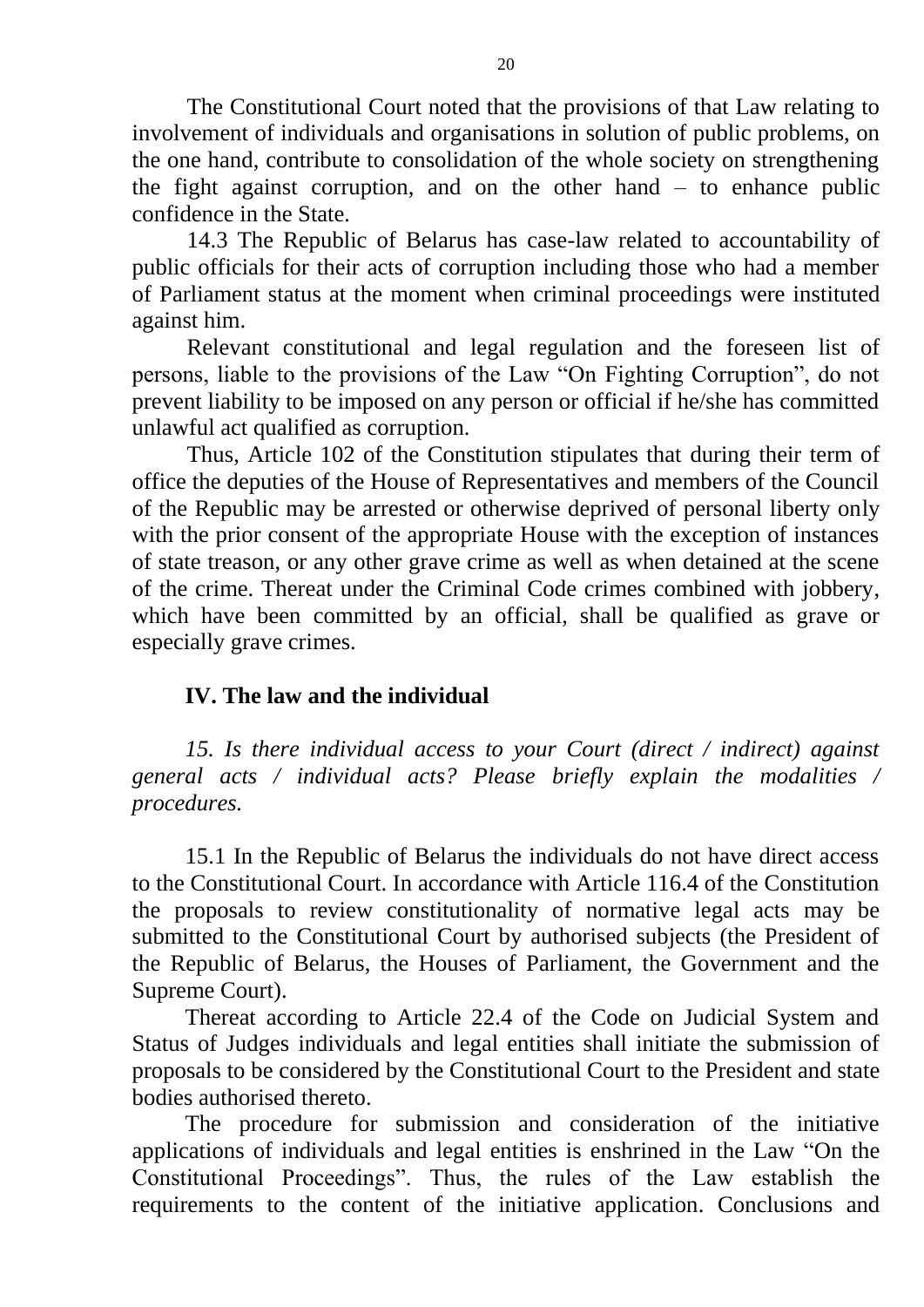proposals shall be grounded, and the initiative application shall specify issues consideration of which is within the competence of the Constitutional Court (Article 27.2). Based on the results of consideration of the initiative application the authorised body shall make a decision on submission of an appropriate proposal to the Constitutional Court or on refusal to submit it. State bodies, other organisations or individuals, including individual entrepreneurs submitting the initiative application shall be informed about this decision (Article 28).

The Constitutional Court considers such legal regulation of relations coming from the initiative applications to be a form of indirect access of individuals and legal entities to constitutional justice that is intended to ensure to these persons the opportunity to become actors of constitutional review.

15.2 According to Article 22 of the Code on Judicial System and Status of Judges the Constitutional Court shall be competent to make decisions on the elimination of legal gaps, collisions and legal uncertainty in normative legal acts. Procedural provisions relating to consideration of this category of cases are laid down in Chapter 24 of the Law "On the Constitutional Proceedings".

Applications containing information on existence and elimination of constitutional and legal gaps in legislation shall be submitted by individuals and legal entities.

When exercising this competence the Constitutional Court shall take into account constitutional provisions and shall review the completeness and clarity of legal mechanisms to implement constitutional rights and freedoms contained in normative legal acts. In case of identification of such gaps, collisions and uncertainty it shall invite law-making bodies to eliminate them.

Thereat the Constitutional Court shall act within its constitutional status, it shall be based on the constitutional and legal nature of defects in legal regulation, and therefore the Court does not substitute the legislator or the other law-making body, but to some extent the Court serves as a "positive legislator" in order to develop efficient implementation of constitutional rights and freedoms of individuals.

*16. Has your Court developed case-law concerning access to ordinary / lower courts (e.g. preconditions, including, costs, representation by a lawyer, time limits)?* 

A number of decisions taken by the Constitutional Court are aimed at preventing from unjustified legal difficulties to access to ordinary courts. Such access is considered as one of the core elements of everyone's constitutional right to judicial protection (Article 60 of the Constitution).

Decisions of the Constitutional Court deal with various elements providing access to justice.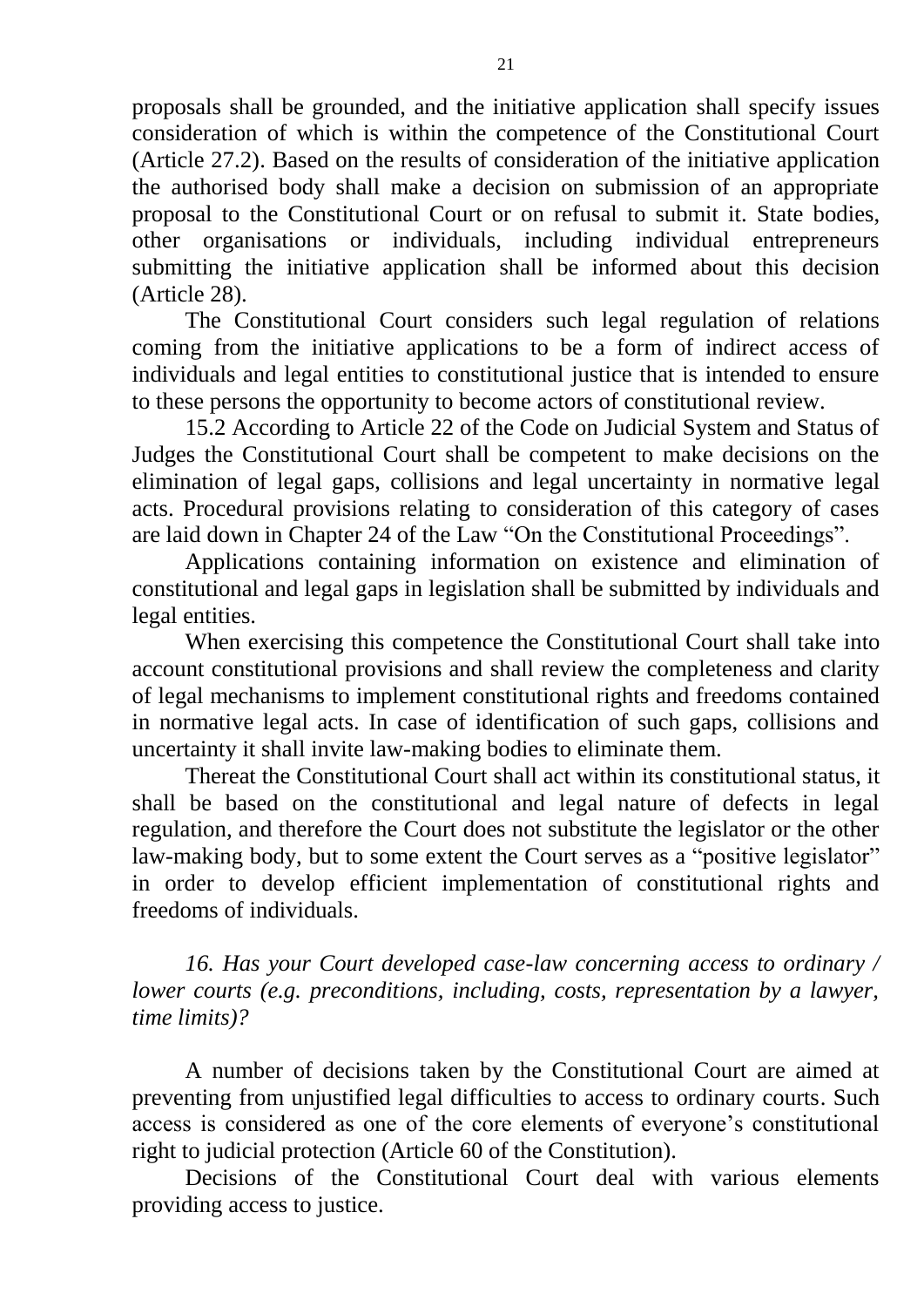16.1 In the Decision of 3 December 2008 "On the Calculation of Procedural Time-limits in Administrative Proceedings" it is noted that the Execution Procedure Code on Administrative Offences does not specify the procedure for calculation of procedural time-limits defining a period of time (the beginning, running and end of time-limits), during which proceedings shall be concluded. According to the Constitutional Court, such a gap concerning calculation of procedural time-limits does not provide for uniform understanding and application of relevant normative rules, entailing restrictions on constitutional rights of individuals to judicial protection and appeal against court rulings (Article 60 and Article 115.3 of the Constitution). In that context the Court recognised the need to make appropriate alterations and addenda to the mentioned Code.

16.2 In its Decision of 25 September 2013 "On the Establishment of the Procedural Order for Exemption from Official Fee for Filing Appeals against Decisions in Cases of Administrative Offences to the Court" the Court stated that the provisions of Article 7.1, Article 21.3, Article 59.2, Article 60.1, Article 112.1 of the Constitution and of international legal instruments to which the Republic of Belarus is a party envisage the obligation of the State to establish at the legislative level an implementing mechanism for the right to appeal to the court against rulings in cases of administrative offences, including the procedural order for exemption of individuals from official fee, given that such mechanism should guarantee everyone's protection of his/her rights and freedoms by the court.

If an individual is not in a material position allowing to pay that official fee it should not prevent him from exercising his right to judicial protection, including in administrative proceedings since otherwise it would violate the provisions of the Constitution guaranteeing the State protection, including in court of his/her rights and freedoms to everyone. The establishment in legal regulation of administrative proceedings of the procedural order for exemption from official fee for filing appeals against decisions in cases of administrative offences to the court turns to be one of the most important guarantees for the exercise of this right. The lack of legislative rules, stipulating the common approach to legal regulation of public relations coming from the exemption from official fee, promotes neither uniform application of the law nor respect for the constitutional principle of the rule of law, all this may violate the constitutional right to judicial protection.

In this regard the Constitutional Court underlined that with a view to ensure proper implementation of everyone's constitutional right to judicial protection the legislator should determine the procedural order for exemption from official fee of individuals appealing against decisions on administrative offences to a court on the basis of their material position.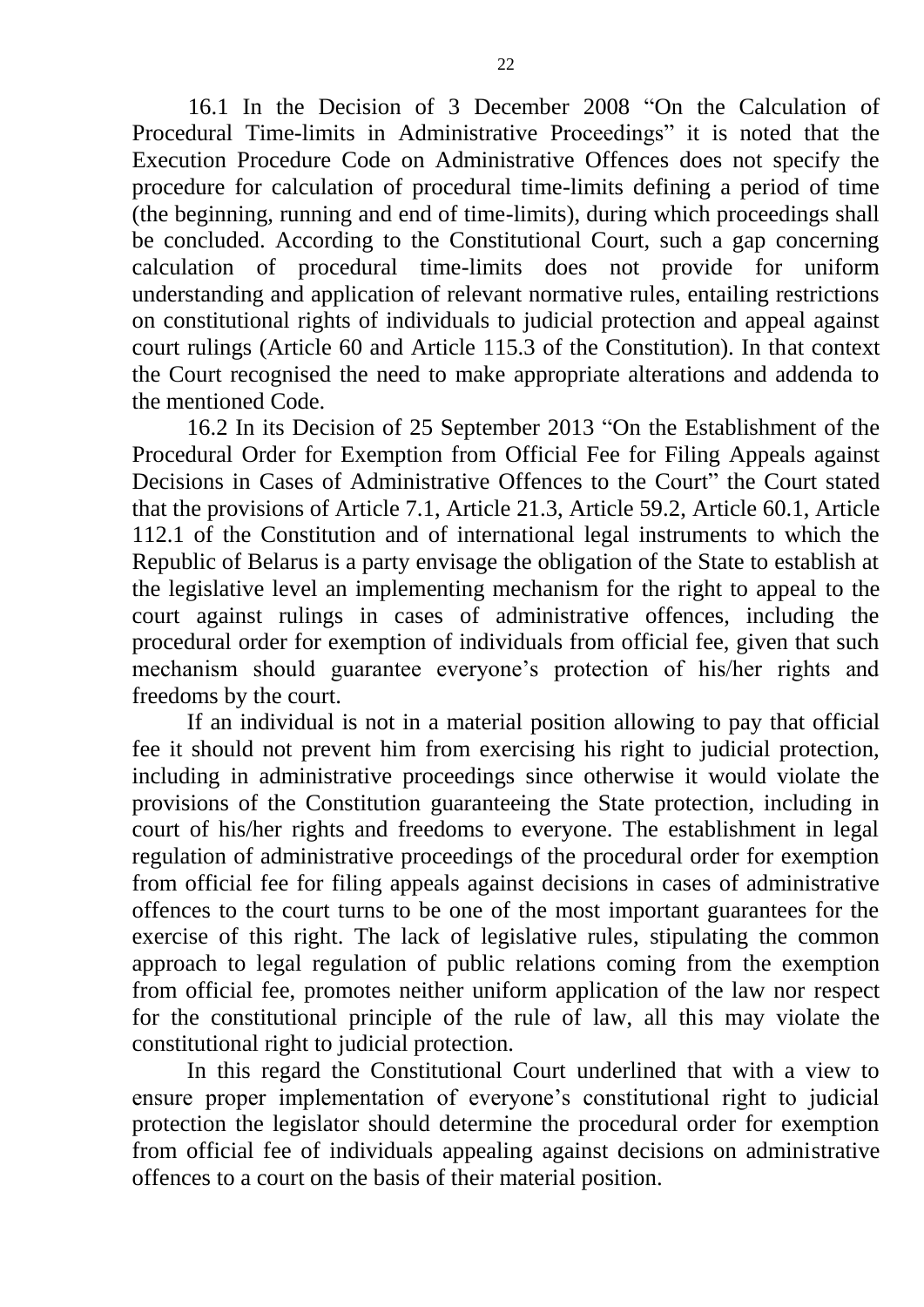16.3 In the Decision of 27 May 2010 "On the Exercise of the Right to Judicial Appeal against Applied Sanctions by the Convicted to Arrest, Confinement, Life Imprisonment, by the Detainees and Persons under Administrative Arrest" the Constitutional Court concluded that there was a gap in legal regulation of appeal proceeding initiated by the convicted to confinement, arrest, life imprisonment, by the detainees and persons under administrative arrest against applied disciplinary sanctions, that does not ensure the full exercise of the individual constitutional right of access to justice.

With a view to ensure the exercise of everyone's constitutional right to judicial protection the Constitutional Court recognised the need to define in law the procedure and modalities of proceedings initiated by the convicted to arrest, confinement, life imprisonment, by the detainees and persons under administrative arrest against applied disciplinary sanctions by adding to Chapter 29 of the Civil Procedure Code relevant rules specifying such procedure and modalities of consideration of appeals by that category of individuals in view of their status.

16.4 In the Decision of 29 April 2010 "On the conformity of the Law of the Republic of Belarus "On Making Alterations and Addenda to the Criminal Procedure Code of the Republic of Belarus" to the Constitution of the Republic of Belarus" the Constitutional Court set out its legal position stating that the effect of removal from office of a suspect is beyond the scope of criminal procedure relations as it essentially restricts the following constitutional rights and freedoms of the individual: right to work, to honour, to dignity and to personal professional reputation. The absence of the suspect's right to judicial appeal against this criminal procedure sanction impedes access to justice and derogates from his/her right to free choice of legal remedy.

Based on everyone's constitutional right to judicial protection the Constitutional Court underlined that by removing a suspect from office, given that such removal is a sanction of criminal procedure, the suspect should be entitled to appeal to the court for protection of his/her rights.

*17. Has your Court developed case-law on other individual rights related to the rule of law?* 

According to the constitutional principle of the rule of law the Constitutional Court took decisions aimed at ensuring not only access to ordinary courts, but also other individual constitutional rights, including the right to protection against unlawful interference including encroachments on his/her honour and dignity; everyone's right to legal assistance to exercise and protect his rights and freedoms (Article 62.1 of the Constitution).

17.1 For instance, in its Judgement of 12 June 2014 "On the Conformity of Article 29.1.7 and Article 303.1.1 of the Criminal Procedure Code of the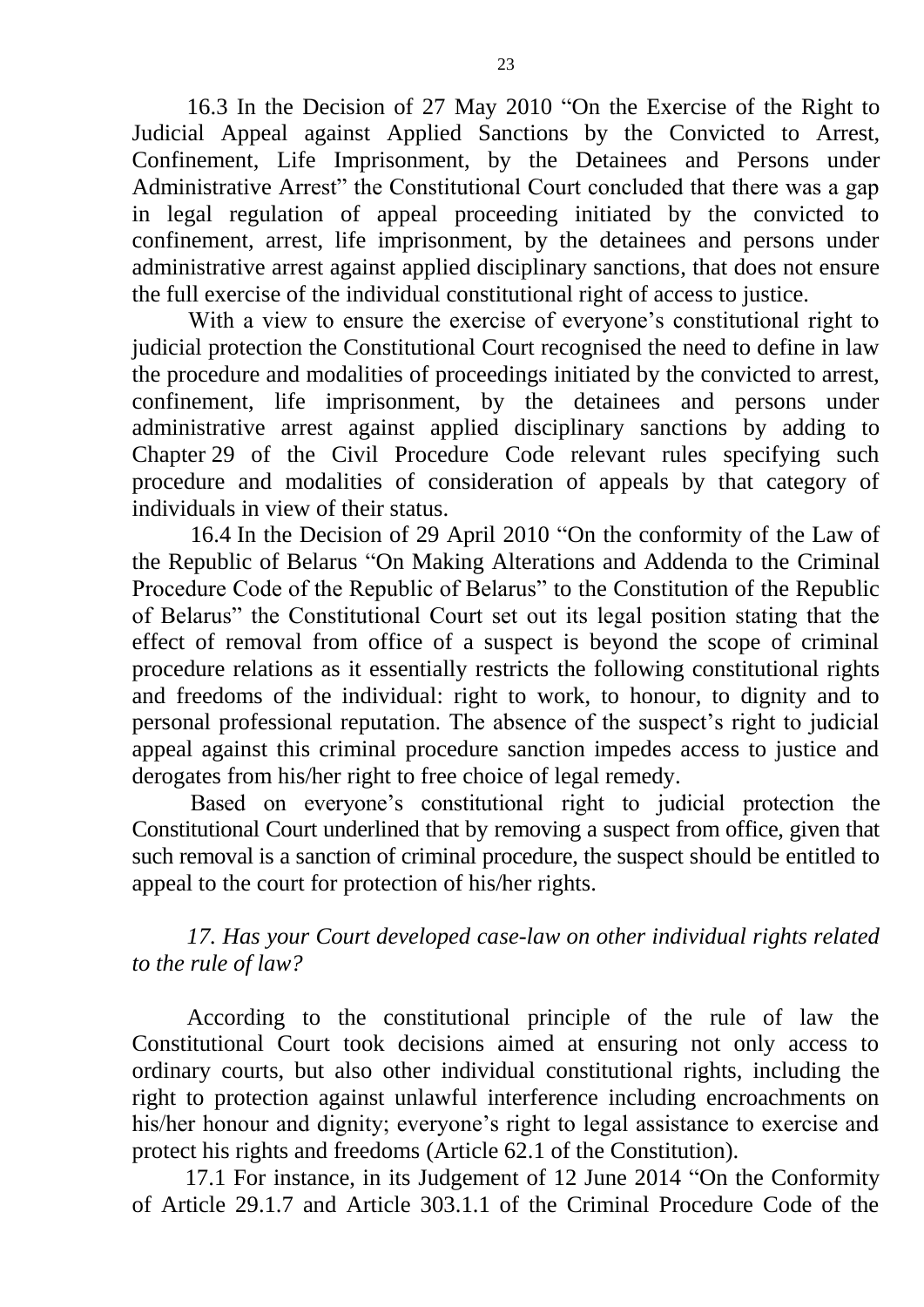Republic of Belarus to the Constitution of the Republic of Belarus" it was noted that the Court considers that strict adherence to the rule of law principle, safeguard of the rights and freedoms of individuals to be guaranteed, creation and implementation of such legal mechanisms which would effectively promote the strengthening of constitutional legality are the main factors of the confirmation of constitutional legality in law-making and in the application of law.

In the consideration of this case the Constitutional Court proceeded from correlated rules of Article 25.1, 26, 28 and 60 of the Constitution on safeguarding of personal dignity by the State, on the presumption of innocence, on everyone's right to protection against unlawful interference including encroachments on his/her honour and dignity; on everyone's protection of his rights and freedoms by a competent, independent and impartial court. The Court also referred to provisions of international legal instruments which guarantee everyone's right to reasonable character of criminal charges brought against a person, established by a competent, independent and impartial court. The Constitutional Court concluded that in respect of the deceased should criminal proceedings be refused to be instituted, preliminary investigation or criminal proceedings be terminated by a judge appointing a court hearing or by the court at a hearing, the current legislation, which does not require the consent of close relatives of the suspect or the accused to commit the abovementioned actions in criminal proceedings, thereby does not allow for rehabilitation of the deceased in order to protect his/her dignity and honour. The constitutional right of everyone to be protected against unlawful encroachments on his/her honour and dignity shall cover not only the period of human life. This right also obliges the State to establish legal guarantees to ensure judicial protection of human dignity and honour after his death. One of those guarantees should be the right of close relatives of the deceased to claim his/her rehabilitation in criminal proceedings in compliance with the constitutional principle of justice on the basis of adversary nature of proceedings and equality of parties thereto.

Based on the abovementioned, the provisions of the Criminal Procedure Code of the Republic of Belarus, which established in respect of the deceased that criminal proceedings shall not be instituted; should proceedings be instituted, preliminary investigation and criminal proceedings shall be terminated by a judge when appointing a court hearing as well as at a court hearing except where criminal proceedings are required to rehabilitation of the deceased, were recognised not to comply with Article 25.1, Articles 26, 28 and 60 of the Constitution to the extent that in the system of current legislation they allow for a body dealing with a criminal case to refuse instituting criminal proceedings in the event of the death of the suspect or the accused, and should proceedings be instituted  $-$  to terminate them without the consent of close relatives of the deceased.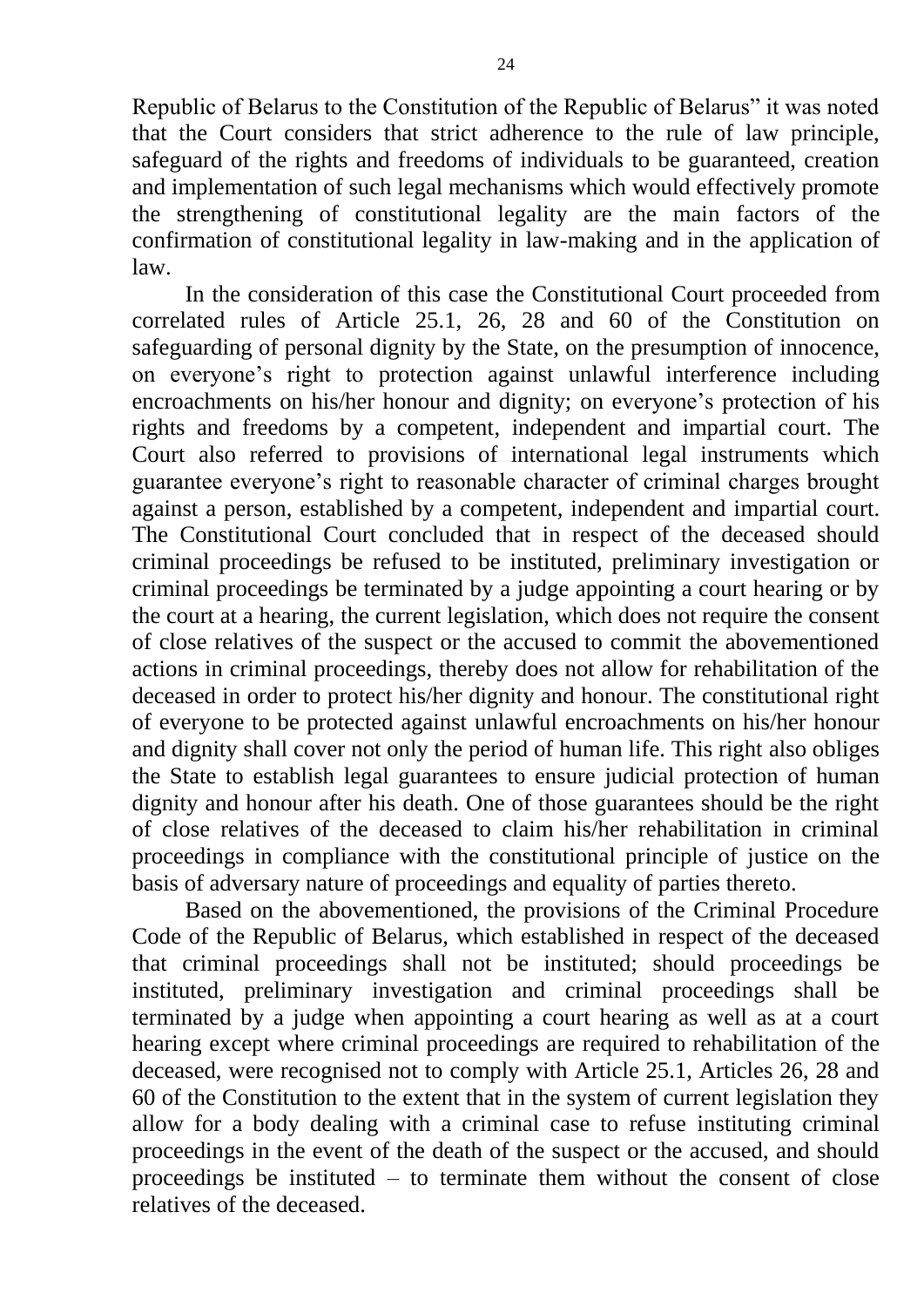17.2 In the Decision of the Constitutional Court of 2 July 2015 "On the Right of Witnesses in Criminal Proceedings to Legal Assistance" it was pointed out that the Criminal Procedure Code does not contain provisions directly stipulating the right of individuals who witness to competent legal assistance, although the witness' testimony is an important source of evidence and despite the fact that failure to perform obligations provided for by the Code may result in criminal liability.

The absence in the criminal procedure law of a rule stipulating obligation of the body conducting criminal proceedings to allow for a lawyer to participate in criminal proceedings as a representative of a witness, in practice, does not permit to exercise properly the constitutionally guaranteed right to legal assistance, including during the investigation and other procedural actions with participation of the witness.

The Constitutional Court concluded that the Criminal Procedure Code contains a gap in legal regulation of the exercise of the witness' right to legal assistance in criminal proceedings in order to enjoy and protect the rights and freedoms, including the right to apply at any time for assistance of lawyers. This right, according to the Constitutional Court, shall not depend on the discretionary powers of the preliminary investigation bodies, shall be ensured at all stages of the criminal process and may not be restricted under any circumstances.

In order to ensure the constitutional principle of the rule of law envisaging the need of timely elimination of gaps in normative legal acts, collisions and legal uncertainty, requiring to shape a legal system in which normative legal acts shall be correlated, coherent with each other, and providing for clarity, accuracy, consistency and logical coherence of legal rules, the Constitutional Court considers it appropriate to eliminate the mentioned gap of legal regulation by making relevant alterations and addenda to the Criminal Procedure Code.

*18. Is the rule of law used as a general concept in the absence of specific fundamental rights or guarantees in the text of the Constitution in your country?* 

Either in cases related to ensuring the constitutional rights of individuals and guarantees of their exercise, or in decisions on other issues within the competence of the Court it pointed out that the rule of law should be respected.

So, in the Message of the Constitutional Court "On Constitutional Legality in the Republic of Belarus in 2011" it is noted that the principle of the rule of law in rule-making and application of law serves as the main factor in providing the supremacy of Constitution, in confirmation of constitutional legality and development of constitutional democracy.